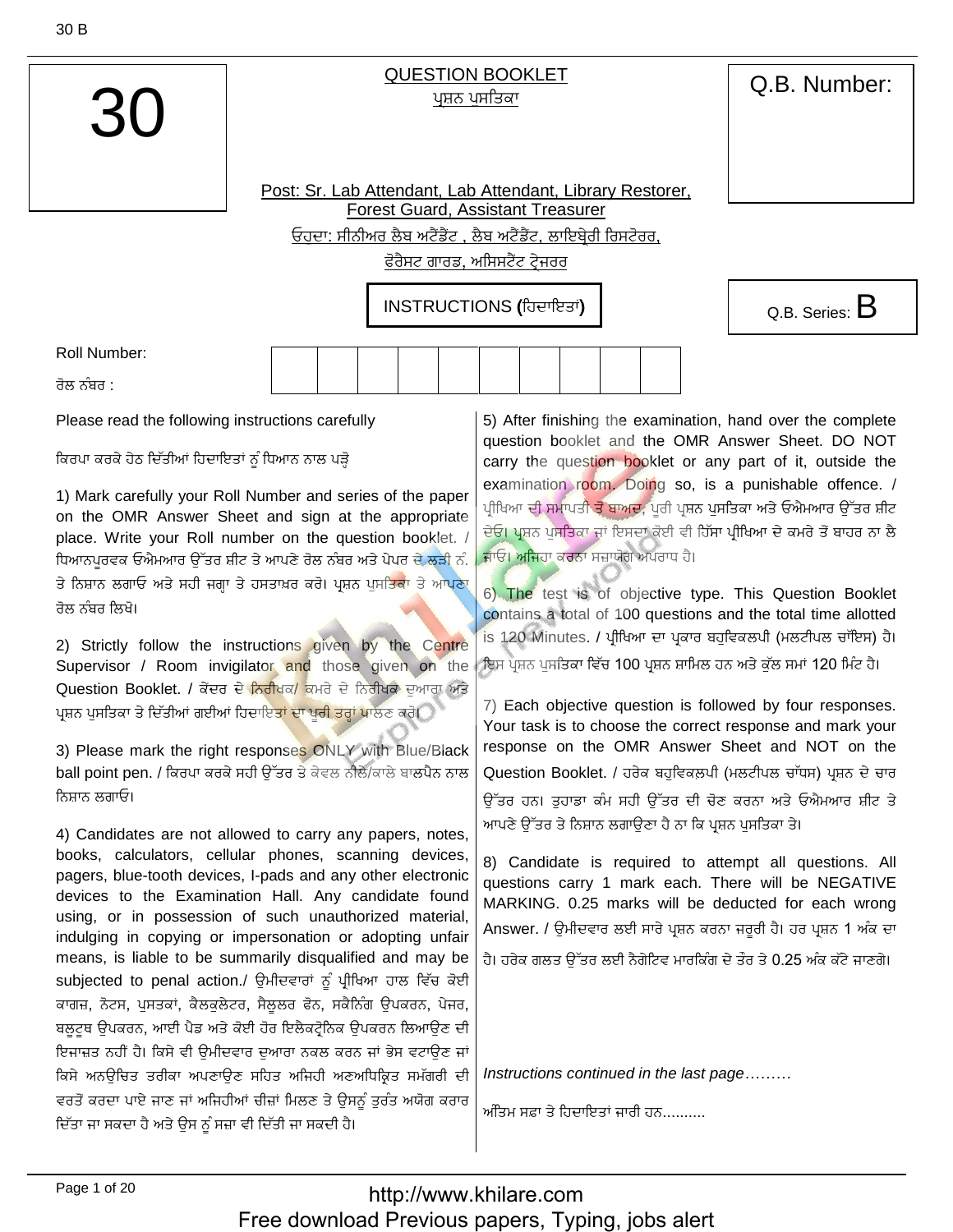1. When was the unconditional surrender of Germany signed, ending the European conflict of World War II?

1. When was the unconditional surrender of

- World War II?<br>A) May, 1945<br>B) Mav. 1951
- 
- B) May, 1951<br>C) Mav. 1950 C) May, 1950<br>D) Mav. 1947
- D) May, 1947
- $2.$ Jharia in Jharkhand is famous for which of the following mir<br>A) Iron
	- A) Iron<br>B) Coal
	- B) Coal<br>C) Tin
	- C) Tin
- C) Tin<br>D) Lead
- 3. What is the SI unit of ma<br>A) Ampere/meter<sup>2</sup>
	- A) Ampere/meter<sup>2</sup><br>B) Ampere meter<sup>2</sup>
	- B) Ampere met<br>C) Ampere
	- C) Ampei<br>D) Tesla
	- D) Tesla
- In which two Japanese cities were the first 2 4. EXPIONE atomic bombs dropped in 2nd Wo<br>A) Hiroshima and Nagasaki
	- A) Hiroshima and Naga<br>B) Aichi and Akita
	- B) Aichi and Akita<br>C) Chiba and Gifu
	- C) Chiba and Gifu
- C) Chiba and Gifu<br>D) Miyagi and Nagano
- 5. Name the traditional dress worn by Punjabi Women?
	- Women?<br>A) Saree
	- A) Saree<br>B) Lahnga-choli<br>C) Pativala Suit
	- C) Patiyal<br>D) Burka
	-

 $1.$ ਜਰਮਨੀ ਨੇ ਬਿਨਾ ਸ਼ਰਤ ਸਮਰਪਣ 'ਤੇ ਹਸਤਾਖਰ ਕਦੋਂ ਕੀਤੇ ਸਨ, ਜਿਸ ਨਾਲ ਦੂਜੇ ਵਿਸ਼ਵ ਯੁੱਧ ਦੇ ਯੂਰਪੀ ਸੰਘਰਸ਼ ਦਾ ਅੰਤ ਹੋਇਆ?

ُطِيعَ ,كُذِيرْتُ بِنُ يَسْتَخْفُسُ 1.2 مِنْ يَسْتَخْفُس 1.2 مِنْ يَسْتَخْفُس 1.2 مِنْ يَسْتَخْفُسْ 1.2 مِنْ ي

- A) ਮਈ, 1945<br>B) ਮਈ, 1951
- B) ਮਈ, 1951<br>C) ਮਈ. 1950
- 
- C) ਮਈ, 1950<br>D) ਮਈ. 1947 D) ਮਈ, 1947
- ਝਾਰਖੰਡ ਦਾ ਝਰੀਆ ਖੇਤਰ ਨਿਮਨਲਿਖਤ ਵਿੱਚੋਂ ਕਿਹੜੇ ਖਣਿਜ ਲਈ  $2<sup>1</sup>$ ਪ੍ਰਸਿੱਧ ਹੈ?<br>A) <del>ਲੋ</del>ਜਾ
	- A) ਲੋਹਾ<br>B) <del>ਡੋ</del>ਲਾ
	- B) ਕੋਲਾ<br>C) <del>ਮੈਨ</del>
	- C) ਟੀਨ
- $D)$   $\overline{H}$  $\overline{\mathbf{D}}$ ,  $\overline{\mathbf{H}}$ 
	- 3. ਚੰਬਕੀ ਦੋ-ਧਰਵ ਸੰਵੇਗ ਦੀ SI ਇਕਾਈ ਕੀ ਹੈ?
		- ਚੁੰਬਕੀ **ਦੋ-<mark>ਧਰ</mark>ੁਵ ਸੰ**ਵੇਗ<br>A) ਐਮਪੀਅਰ/ਮੀਟਰ<sup>2</sup>
		- A) ਐਮਪੀਅਰ/ਮ<br>B) ਐਮਪੀਅਰ ਮ
		- B) ਐਮਪੀਅਰ ਮੀ<br>C) ਐਮਪੀਅਰ<br>D) ਟੇਸਲਾ
		- ם) ਟੇਸਲਾ

Ð

- ।<br><u>ਪ</u>ੁੱਜੇ ਵਿਸ਼ਵ ਯੁੱਧ ਵਿੱਚ ਜਪਾ ਪ੍ਰਮਾਣੂ ਬੰਬ ਸੁੱਟੇ ਗਏ ਸਨ?<br>A) ਤੀਕੋਸਿਪਾ ਅਤੇ ਨਾਗਾਸਾਕੀ
	- A) ਹੀਰੋਸ਼ਿਮਾ ਅਤੇ ਨਾਗਾਸ<br>B) ਆਇਜ਼ੀ ਅਤੇ ਅਕਿਤਾ
	- B) ਆਇਚੀ ਅਤੇ ਅ<br>C) ਜ਼ਿਸ਼ਾ ਅਤੇ ਗਿਟ
	- C) ਚਿਬਾ ਅਤੇ ਗਿਫੂ<br>D) ਖਿਆਗੀ ਅਤੇ ਨਾਗਾਨੋ
	- $D$ ) ਮਿਆਰੀ ਅਤੇ ਨਾਗਾਨੋ
- $5<sub>1</sub>$ ਪੰਜਾਬੀ ਔਰਤਾਂ ਦਵਾਰਾ ਪਾਈ ਜਾਂਦੀ ਪਰੰਪਰਕ ਪੁਸ਼ਾਕ ਦਾ ਨਾਮ ਦੱਸੋ?
	- A) ਸਾੜੀ
	-
	- ਪਟਿਆ A) ਸਾੜੀ<br>B) ਲਹਿੰਗਾ-ਚੋਲੀ<br>C) ਪਟਿਆਲਾ ਸੂਟ<br>D) ਬਰਕਾ
	-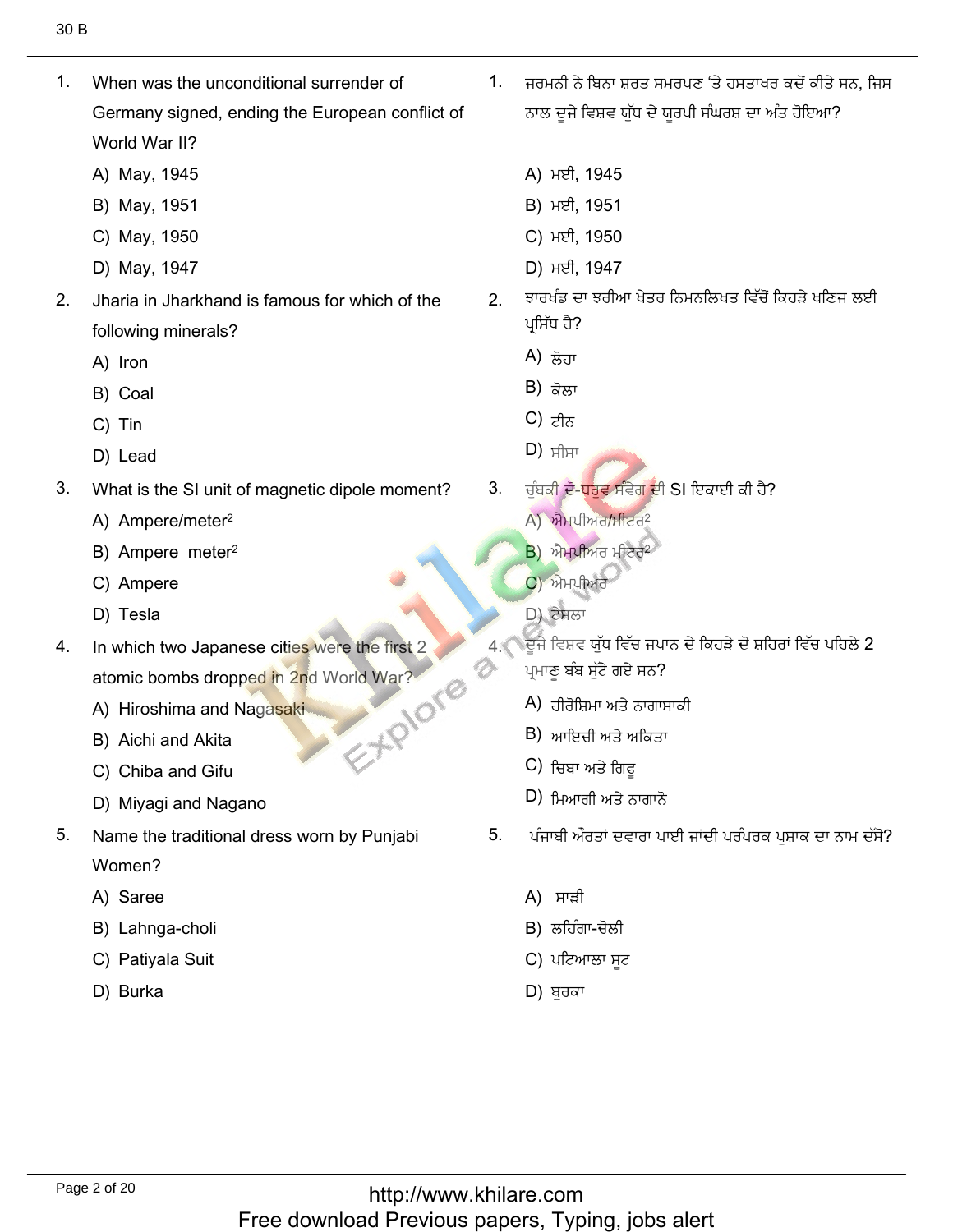- Area of Punjab that is between rivers of Beas 6. and Chenab and on both sides of Ravi is called
	- A) Majha
	- B) Malwa
	- C) Doaba
	- D) Giddha
- $7<sub>1</sub>$ What is the total number of districts in Punjab?
	- A) 24
	- B) 22
	- $C)$  27
	- D) 30
- 8. Which of the following country was associated to Central Power in 1st world war?
	- A) Japan
	- B) Ottomon Empire
	- C) United Kingdom
	- D) China
- 9. Identify the two components of eco system.
	- A) Biotic and Abiotic
	- B) Super biotic and Anti biotic
	- C) Antibiotic and biotic
	- D) Great biotic and Abiotic
- +PIOT® 10. Which hormone helps the body to face the emergency situations
	- A) Adrenaline
	- B) Parathormone
	- C) Thyroxine
	- D) Testosterone
- 11. The Santokhsar Sarovar is situated at
	- A) Amritsar
	- B) Ludhiana
	- C) Patiala
	- D) Chandigarh
- ਬਿਆਸ ਅਤੇ ਚੇਨਾਬ ਦੀਆਂ ਨਦੀਆਂ ਦੇ ਵਿੱਚਕਾਰਲੇ ਅਤੇ ਰਾਵੀ ਦੇ  $6<sub>1</sub>$ ਦੋਹਾਂ ਪਾਸਿਆਂ ਉੱਤੇ ਪੰਜਾਬ ਦੇ ਖੇਤਰ ਨੂੰ ਕੀ ਕਹਿੰਦੇ ਹਨ
	- A) ਮਾਝਾ
	- $B$ ) ਮਾਲਵਾ
	- C) ਦੋਆਬਾ
	- $D)$  ਗਿੱਧਾ
- 7. ਪੰਜਾਬ ਵਿੱਚ ਕੁੱਲ ਕਿੰਨੇ ਜ਼ਿਲ੍ਹੇ ਹਨ?
	- A) 24
	- B) 22
	- $C)$  27
	- $D)$  30
- ਨਿਮਨਲਿਖਤ ਵਿੱਚੋਂ ਕਿਹੜਾ ਦੇਸ਼ ਪਹਿਲੇ ਵਿਸ਼ਵ ਯੱਧ ਵਿੱਚ ਕੇਂਦਰੀ 8. ਤਾਕਤ ਨਾਲ ਜੁੜਿਆ ਹੋਇਆ ਸੀ?
	- **A) ਜਪਾਨ**
	- B) ਤਰਕ ਸਾਮਰਾਜ
	- C) ਯੂਨਾਇਟੇਡ ਕਿੰਗਡਮ/ਬ੍ਰਿਟੇਨ
	- <u>D) ਚੀਨ</u>
	- ਈਕੋ ਸਿਸਟਮ (ਪਰਿਆਵਰਨਕ ਪ੍ਰਬੰਧ) ਦੇ ਦੋ ਘਟਕਾਂ ਦੀ ਪਛਾਣ ਕਰੋ।
	- A) ਜੈਵਿਕ ਅਤੇ ਅਜੈਵਿਕ
	- $\vert$ B) ਅਤਿ ਜੈਵਿਕ ਅਤੇ ਪਤਿ ਜੈਵਿਕ
	- C) ਪਤਿਜੈਵਿਕ ਅਤੇ ਜੈਵਿਕ
	- $D$ ) ਮੂਹਾਂ ਜੈਟਿਕ ਅਤੇ ਅਜੈਟਿਕ
- 10 ਕਿਹੜਾ ਹਾਰਮੋਨ ਹੰਗਾਮੀ ਸਥਿਤੀਆਂ ਦਾ ਸਾਹਮਣਾ ਕਰਨ ਵਿੱਚ ਸਰੀਰ ਦੀ ਮਦਦ ਕਰਦਾ ਹੈ
	- A) ਐਡਿਨੈਲਿਨ
	- $B$ ) ਪੈਰਾਥੋਰਮੋਨ
	- $C$ ) ਬਾਇਰੋਕਸਿਨ
	- $D$ ) ਟੈਸਟੋਸਟੇਰੋਨ
- 11. ਸੰਤੋਖਸਰ ਸਰੋਵਰ ਕਿੱਥੇ ਸਥਿਤ ਹੈ
	- A) ਅੰਮ੍ਰਿਤਸਰ
	- B) ਲੁਧਿਆਣਾ
	- C) ਪਟਿਆਲਾ
	- $D$ ) ਚੰਡੀਗੜ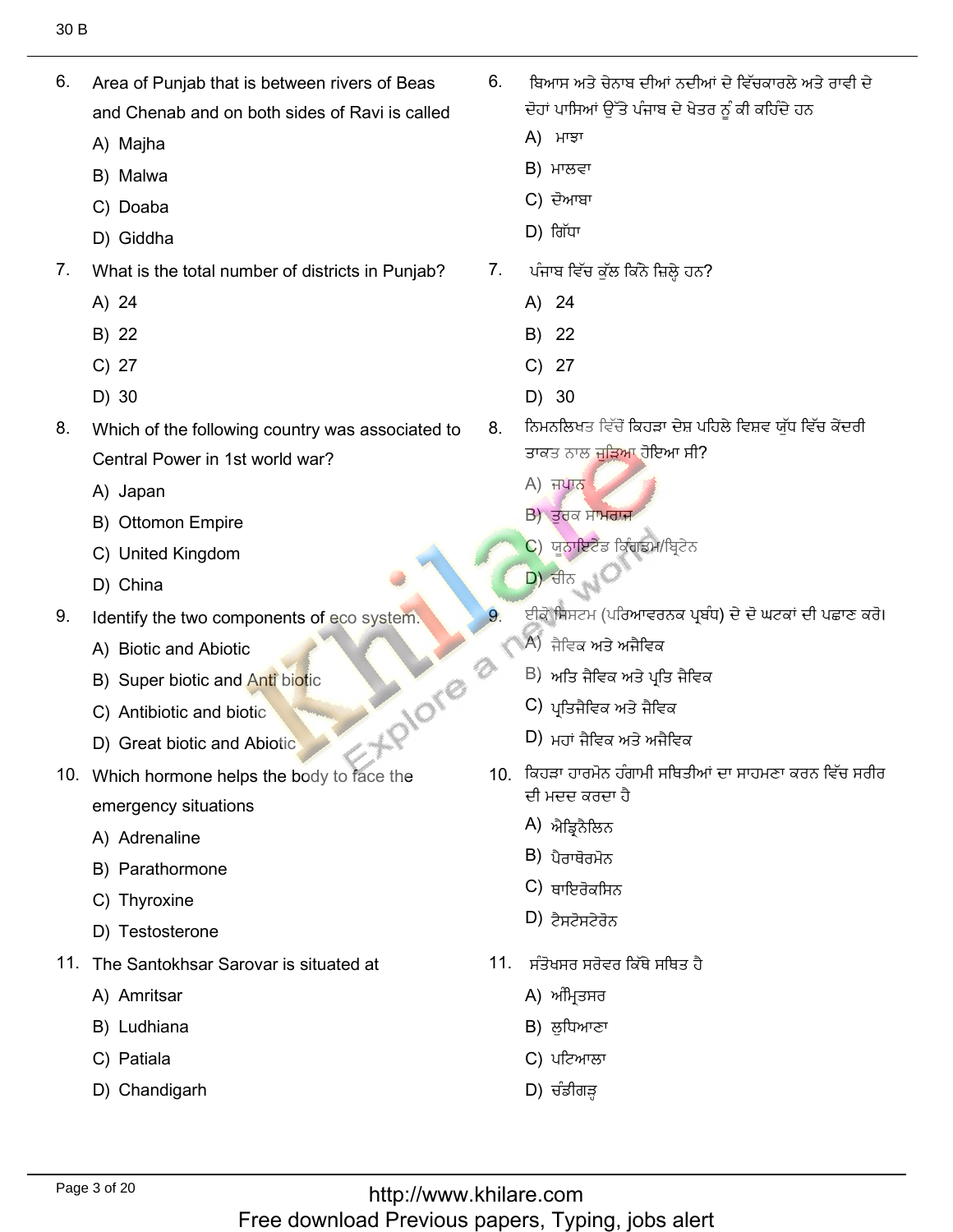12. Which one of the following can be used to test the pH of a neutral solutio<br>A) Red litmus paper

12. Which one of the following can be used to test

- A) Red litmus paper<br>B) Blue litmus paper
- B) Blue litmus paper<br>C) Phenolphthalein
- C) Phenolphthalein
- C) Phenolphthalein<br>D) Universal indicator
- 13. In which year was Fascio di Combattimento established?<br>A) 1925
	- A) 1925<br>B) 1919
	- B) 1919<br>C) 1917
	- C) 1917<br>D) 1922
	- D) 1922
- 14. To convert AC into DC
	- To convert AC into DC<br>A) Split ring commutator must be used<br>B) Slip rings and brushes must be used
	- B) Slip rings and brushes must be used<br>C) Strong magnetic field has to be used
	- C) Strong magnetic field has to be used<br>D) Rectangular wire loop has to be used
- 15. What are the color code for a resistor of 120Ω?
- What are the color cod<br>A) Black, Brown, Red
	- A) Black, Brown, Red
	- A) Black, Brown, Red<br>
	B) Brown, Red, Brown<br>
	C) Black, Red, Orange 16. In which of the following maid and the following maid the following maid the following maid the following maid the following maid the following maid the following maid the following maid the following maid the followin
	- C) Black, Red, Orange<br>D) Black. Red. Brown
	-
- 16. In which of the following maidan the quit India movement resolutior<br>A) Shivaii park
	- A) Shivaji park
	- A) Shivaji park<br>B) Buddha Maidan
	- B) Buddha Maidan<br>C) Gowalia Tank Maidan<br>D) Talkatora Stadium
	- D) Talkatora Stadium
- 17. Mansa district was formed on 13th April 1992 from the erstwhile<br>A) Bathinda
	- A) Bathinda<br>B) Amritsar
	- B) Amritsar
	- B) Amritsar<br>C) Ludhiana
	- D) Chandigarh

<mark>'</mark>. ਉਦਾਸੀਨ ਘੋਲ ਦਾ pH/ਪੀਐਚ ਮਾਨ ਪਰ ਕਿਸ ਦਾ ਉਪਯੋਗ ਕੀਤਾ ਜਾ ਸਕਦਾ ਹੈ?

صِّحْبَلْكَ بِكَيْتُ بِكَيْتُ بِكَيْتُ بِكَيْتُ بِكَيْتُ بِكَيْتُ بِكَيْتُ بِكَيْتُ بِكَيْتُ بِكَيْتُ بِكَيْتَ

- ਕਿਸ ਦਾ ਉਪਯੋਗ ਕੀਤਾ ਜ<br>A) ਲਾਲ ਲਿਟਮਸ ਪੇਪਰ
- A) ਲਾਲ ਲਿਟਮਸ<br>B) ਨੀਲਾ ਲਿਟਮਸ B) ਨੀਲਾ ਲਿਟਮਸ ਪੇਪਰ<br>C) ਫੀਨੌਲਫਥੇਲਿਨ
- 
- C) ਫੀਨੌਲਫਥੇਲਿਨ<br>D) ਯੂਨੀਵਰਸਲ ਇੰਡੀਕੇਟਰ
	- 13. ਫ਼ਾਸਿਓ ਡਿ ਕੰਬੈਟਿਮੈਂਟੋ ਦੀ ਸਥਾਪਨਾ ਕਿਸ ਸਾਲ ਵਿੱਚ ਹੋਈ ਸੀ?
		- <sup>1925</sup> B) <sup>1919</sup>
		- B) 1919<br>C) 1917
		- C) 1917<br>D) 1922
		-
	-
- D) 1922<br>14. ਏਸੀ ਨੂੰ ਡੀਸ<mark>ੀ ਵਿੱਚ ਬ</mark>ਦਲਣ ਲਈ<br>A) ਖੱਲੇ ਮੰਹ ਵਾਲੇ ਛੱਲੇ ਦਾ ਉਪਯੋਗ ਕੀਤਾ ਜਾਣਾ ਚਾਹੀਦਾ ਹੈ A) ਖੱਲ੍ਹੇ ਮੰਹ ਵਾਲੇ ਛੱਲੇ ਦਾ ਉਪਯੋਗ ਕੀਤਾ ਜਾਣਾ ਚਾਹੀਦਾ ਹੈ
	- A) ਖੁੱਲ੍ਹੇ ਮੂੰਹ ਵਾਲੇ ਛੱਲੇ ਦਾ<br>B) ਸਲਿਪ ਰਿੰਗ ਜਾਂ ਸਰਕਣ ਕੀਤਾ **ਜਾ**ਣਾ ਚਾਹੀਦਾ ਹੈ ੂੰ ਕੀਤਾ ਜਾਣਾ ਚਾਹੀਦਾ ਹੈ<br>C) ਮਜ਼ਬਤ ਚੰਬਕੀ ਖੇਤਰ ਦਾ ਉਪਯੋਗ ਕੀਤਾ ਜਾਣਾ ਚਾਹੀਦਾ ਹੈ
	-
- $\begin{pmatrix} 0 \\ 0 \end{pmatrix}$  ਮਜ਼ਬੂਤ ਚੁੰਬਕੀ ਖੇਤਰ ਦਾ ਉਪਯੋਗ ਕੀਤ<br>D) ਆਇਤਾਕਾਰ ਤਾਰ ਲੂਪ ਦਾ ਉਪਯੋਗ ਕੀਤੀ<br>15. 120Ω ਦੇ ਪਤੀਰੋਧਕ ਦਾ ਰੰਗ ਕੋਡ ਕੀ ਹੈ?
	- 120Ω ਦੇ ਪ੍ਰਤੀਰੋਧਕ ਚ<br>A) ਕਾਲਾ. ਭਰਾ. ਲਾਲ
		- A) ਕਾਲਾ, ਭੂਰਾ, ਲਾ≀<br>B) ਭਰਾ. ਲਾਲ. ਭਰਾ
		- B) ਭੂਰਾ, ਲਾਲ, ਭੂਰਾ<br>C) ਕਾਲਾ. ਲਾਲ. ਨਾਰੰਗੀ
		- C) ਕਾਲਾ, ਲਾਲ, ਨਾਰੰ<br>D) ਕਾਲਾ. ਲਾਲ. ਭਰਾ
		- D) ਕਾਲਾ, ਲਾਲ, ਭਰਾ
	- 16. ਨਿਮਨਲਿਖਤ ਵਿੱਚੋਂ ਕਿਹੜੇ ਮੈਦਾਨ ਵਿੱਚ ਭਾਰਤ ਛੱਡੋ ਅੰਦੋਲਨ ਦਾ ਮਤਾ ਪਾਸ ਹੋਇਆ ਸੀ?
		- ਪਾਸ ਹੋਇਆ ਸੀ?<br>A) ਸ਼ਿਵਾਜੀ ਪਾਰ<br>B) ਬੱਧ ਮੈਦਾਨ
		- B) ਬੱਧ ਮੈਦਾਨ
		- B) ਬੁੱਧ ਮੈਦਾਨ<br>C) ਗੋਵਾਲੀਆ ਟੈਂਕ ਮੈਦਾਨ
- C) ਗੋਵਾਲੀਆ ਟੈਂਕ ਮੈਦਾਨ<br>D) ਤਾਲਕਟੋਰਾ ਸਟੇਡੀਅਮ
	- $\frac{1}{3}$  ਅ ਹੋਈ ਸੀ ਹੋਈ ਸੀ<br>A) ਬਠਿੰਡਾ
		-
		- A) ਬਠਿੰਡਾ<br>B) ਅੰਮਿਤਸਰ
		- C) ਲਧਿਆਣਾ B) ਅੰਮ੍ਰਿਤਸਰ<br>C) ਲੁਧਿਆਣਾ<br>D) ਚੰਡੀਗੜ
		-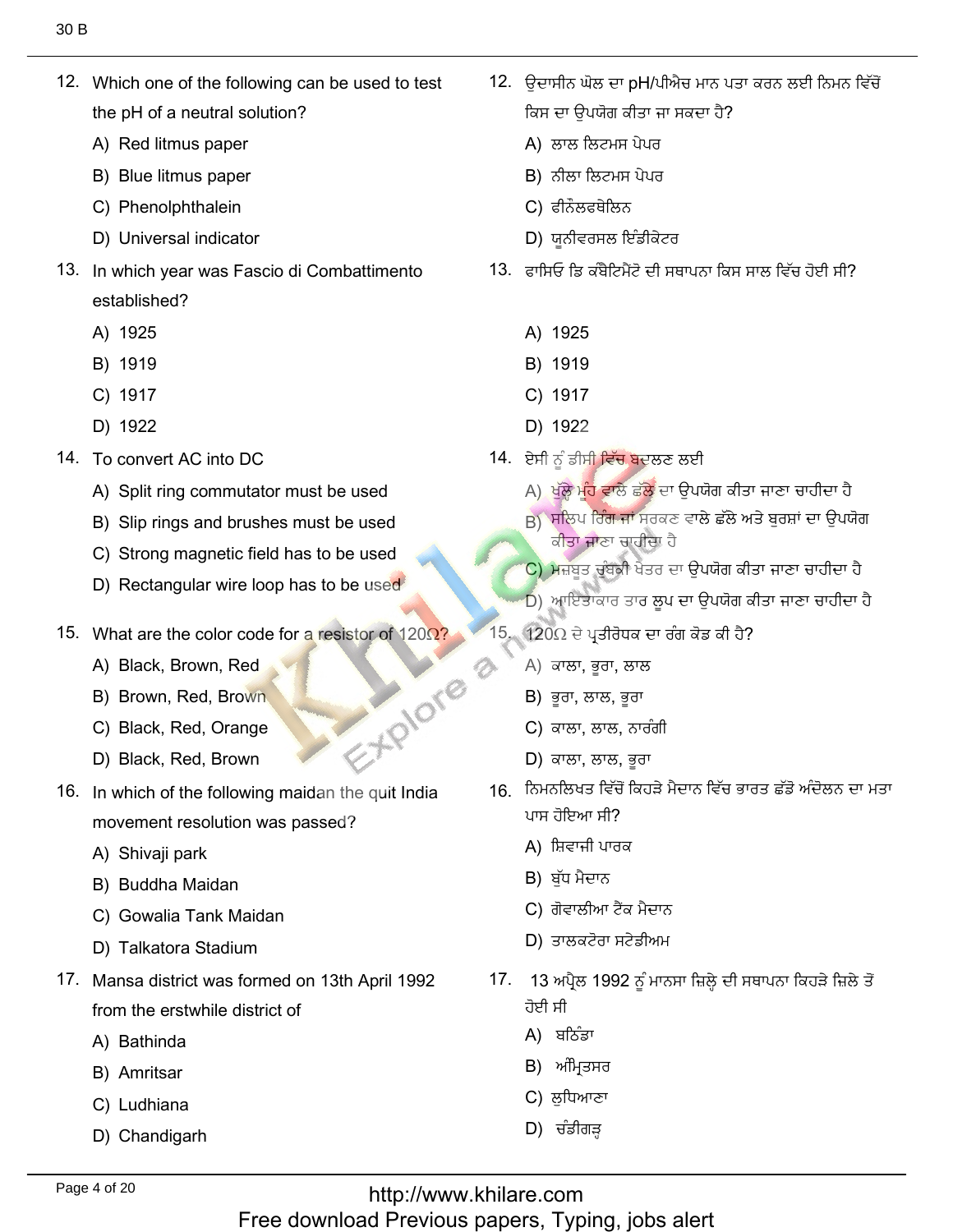When was Mahatma Gar<br>A) October 2, 1869

18. When was Mahatma Gandhi born?

- A) October 2, 1869
- A) October 2, 1869<br>B) October 2, 1889<br>C) October 2, 1879
- C) October 2, 1879<br>D) October 2. 1890
- D) October 2, 1890
- 19. At the time of short circuit, the current in the circuit circuit<br>A) Reduces substantially<br>B) Does not change
	-
	- B) Does not change<br>C) Increases heavilv
	- C) Increases heavily<br>D) Varv continuouslv
	- D) Vary continuously
- 20. What is the script of Punjabi language devised
	- by Sikh Guru An<sub>(</sub><br>A) Sanskrit A) Sanskrit
	- A) Sanskrit<br>B) Devnagari<br>C) Gurumukhi
- C) Gurur<br>D) Urdu فيتٖ 21. What is the holy- book of Sikh religion?
	-
- What is the ho<br>A) Bible
	- A) Bible
	- A) Bible<br>B) Ramayana<br>C) Kuran
	- C) Kuran
	- D) Guru Granth Saheb
- 22. Two parallel wires carrying current of same magnitude and in same direction attract each other .why? other .why?<br>A) Because of electric force between them
	-
	- A) Because of electric force between them<br>B) Because of magnetic force between them<br>C) Because of potential difference between
	- C) Because of potential difference between
	- them<br>Because of torque acting on each other

18. ਮਹਾਤਮਾ ਗਾਂਧੀ ਦਾ ਜਨਮ ਕਦੋਂ ਹੋਇਆ ਸੀ?

ُّهُ فِي الْمُسْتَخِيرِ الْمُسْتَخِيرِ الْمُسْتَخِيرِ الْمُسْتَخِيرِ الْمُسْتَخِيرِ الْمُسْتَخِيرِ الْمُسْتَخِ

- ਮਹਾਤਮਾ ਗਾਂਧੀ ਦਾ ਜਨਮ ਹ<br>A) 2 ਅਕਤੂਬਰ, 1869<br>B) 2 ਅਕਤਬਰ. 1889
- B) 2 ਅਕਤੂਬਰ, 1889<br>C) 2 ਅਕਤੂਬਰ. 1879
- C) 2 ਅਕਤੂਬਰ, 1879<br>D) 2 ਅਕਤੂਬਰ. 1890
- D) 2 ਅਕਤੂਬਰ, 1890
- 19. ਸ਼ੌਰਟ ਸਰਕਟ ਹੋਣ ਵੇਲੇ. ਸਰਕਟ ਵਿਚਲਾ ਕਰੰਟ
	- A) ਕਾਫੀ ਘਟ ਜਾਂਦਾ<br>B) ਬਦਲਦਾ ਨਹੀਂ ਹੈ
	-
	- B) ਬਦਲਦਾ ਨਹੀਂ ਹੈ<br>C) ਬਹੁਤ ਜ਼ਿਆਦਾ ਵਧ ਜਾਂਦਾ ਹੈ C) ਬਹੁਤ ਜ਼ਿਆਦਾ ਵਧ ਜ<br>D) ਲਗਾਤਾਰ ਬਦਲਦਾ ਹੈ
	-
- D) ਲਗਾਤਾਰ ਬਦਲਦਾ ਹੈ<br>20. ਪੰਜਾਬੀ ਭਾਸ਼ਾ ਦੀ ਲਿਪੀ ਕਿਹੜੀ ਹੈ, ਜਿਹਰੀ ਗੁਰੂ ਅੰਗਦ ਸਾਹਿਬ ਜੀ<br>ਨੇ ਓਸਾਰੀ ਹੈ?
	- ਨੇ ਓਸਾਰੀ ਹੈ?<br>A) ਸੰਸਕਿਤ
	- A) ਸੰਸਕ੍ਰਿਤ
	- B) ਦੇਵਨਾਗਰੀ
	- C) ਗੁ<mark>ਰੂਮੁ</mark>ਖੀ
	- $D$ ) ਉਰਦ
	- ੁਸਿੱਖ ਧਰਮ ਦੀ ਪ<br>A) ਬਾਇਬਲ
		-
		-
		-
- same of carrying the carrying with carrying carrying carrying with the carrying carrying carrying the carrying of the carrying of the carrying of the carrying of the carrying of the carrying of the carrying of the carrying  $D$ ) ਗੁਰੂ ਗ੍ਰੰਥ ਸਾਹਿਬ
	- 22 ਸਮਾਨ ਆਕਾਰ ਦੇ ਕਰੰਟ ਅਤੇ ਸਮਾਨ ਦਿਸ਼ਾ ਵਾਲੀਆਂ ਦੋ ਸਮਾਨੰਤਰ

كم كي توسيح من المناطق بين المناطق:

- (A كيْذٗفؾِٔٙؿذَٔذنٕ٫صيْذصٍٗٓفإْكِت
- д) ਉਹਨਾਂ ਦ ।ਵਚਕਾਰ ।ਬਜਲੲ। ਸ਼ਕਤ। ਹਣ ਦ ਕਾਂ<br>В) ਉਹਨਾਂ ਦੇ ਵਿਚਕਾਰ ਚੁੰਬਕੀ ਸ਼ਕਤੀ ਹੋਣ ਦੇ ਕਾਰਨ
- Β) ਉਹਨਾਂ ਦੇ ਵਿਚ<br>Β) ਉਹਨਾਂ ਦੇ ਵਿਚ كان التي يتغير التي تشكيل بندي.<br>قام التي يتخبر التي تشكيل بندي.<br>قام التي يتخبر التي يتخبر التي يتخبر التي يتخبر التي يتخبر التي يتخبر التي يتخبر
- D) ਇੱਕ ਦੂਜੇ 'ਤੇ ਬਲ ਕਿਰਿਆਸ਼ੀਲਤਾ ਹੋਣ ਦੇ ਕਾਰਨ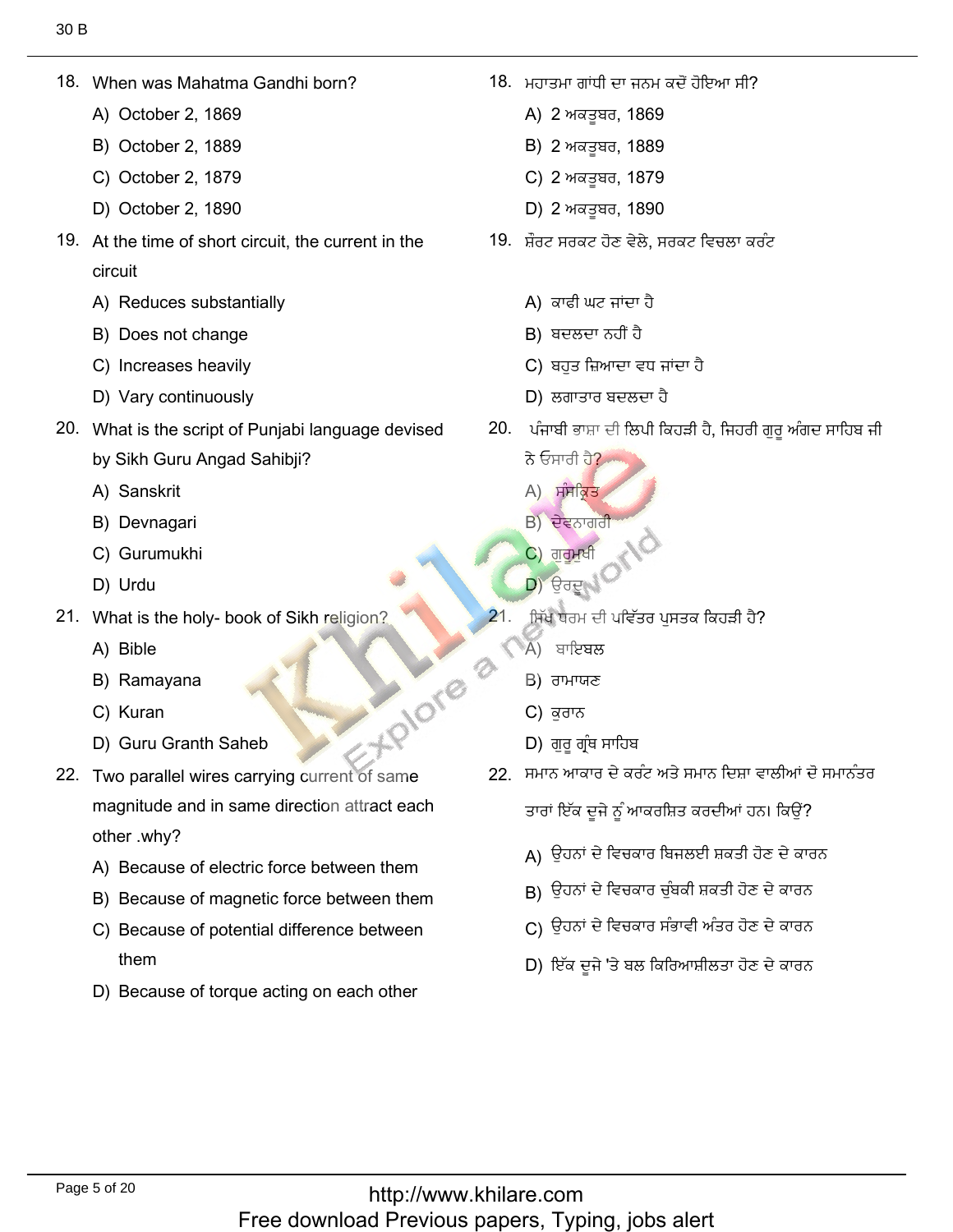23. On the basis of area, on which rank Punjab falls

23. On the basis of area, on which rank Punjab falls

- in India ?<br>A) 14<sup>th</sup>
- A) 14<sup>th</sup><br>B) 17<sup>th</sup> A) 14<sup>th</sup><br>B) 17<sup>th</sup>
- 17<sup>th</sup><br>19<sup>th</sup> B) 17<sup>th</sup><br>C) 19<sup>th</sup>
- 19<sup>th</sup><br>10<sup>th</sup> ٍᶤ 24. When did Fascism a form of radical authoritarian
- 24. When did Fascism a form of radical authoritarian nationalism exists in Europ<br>A) Earlv 20th-centurv
	- A) Early 20th-century<br>B) Earlv 19th-centurv
	- B) Early 19th-century<br>C) Earlv 18th-centurv
	- C) Early 18th-century<br>D) Early 17th-century
	- D) Early 17th-century
- 25. With how many states of India does Punjab share its <mark>t</mark><br>A) 3
	- $A)$  3 3<br>4
	- $B)$  4 4<br>5
	- C) 5<br>D) 6
	-
- 26. What is the reciprocal of the resistance of the Explore
	- conductor is called?<br>A) Conductance A) Conductance
	- A) Conductance<br>
	B) Internal resistance<br>
	C) Capacitance
	- C) Capacitance<br>D) Inductance
	- D) Inductance
- 27. Who was the Prime Minister of England during Quit India movement'<br>A) George Grenville
	- A) George Grenville<br>B) Winston Churchill
	- B) Winston Churchi<br>C) William Pitt
	- C) William Pitt
	- D) Henry Addington

?3. ਖੇਤਰ-ਫਲ ਚੌ

ِيُّةٌ مِنْ الْمُسْتَخِيرِ 23. وَالْمُسْتَخِيرُ 23. وَالْمُسْتَخِيرُ 23. وَالْمُسْتَخِيرَ 23. وَالْمُسْتَخِيرَ

- ਆਉਂਦਾ ਹੈ?<br>A) 14ਵੇਂ
- A) 14ਵੇਂ<br>B) 17ਵੇਂ
- B) 17ਵੇਂ<br>C) 19ਵੇਂ **C) 19ਵੇਂ**
- 
- D) 10ਵੇਂ<br>24. ਫਾਸੀਵਾਦ ਇਨਕਲਾਬੀ ਸੱਤਾਵਾਦੀ ਰਾਸ਼ਟਰਵਾਦ ਦਾ ਇੱਕ ਰਪ,
	- ਯੂਰਪ ਵਿੱਚ ਕਦੋਂ ਹੋਂਦ ਵਿੱਚ ਆਇਆ<br>A) 20 ਵੀਂ- ਸਦੀ ਦੇ ਅਰੰਭ ਵਿੱਚ A) 20 ਵੀਂ- ਸਦੀ ਦੇ ਅਰੰਭ ਵਿੱਚ
	- A) 20 ਵੀਂ- ਸਦੀ ਦੇ ਅਰੰਭ ਵਿੱਚ<br>B) 19 ਵੀਂ- ਸਦੀ ਦੇ ਅਰੰਭ ਵਿੱਚ
	- B) 19 ਵੀਂ- ਸਦੀ ਦੇ ਅਰੰਭ ਵਿੱਚ<br>C) 18 ਵੀਂ- ਸਦੀ ਦੇ ਅਰੰਭ ਵਿੱਚ<br>D) 17 ਵੀਂ- ਸਦੀ ਦੇ ਅਰੰਭ ਵਿੱਚ
	- $D$ ) 17 ਵੀਂ- ਸਦੀ ਦੇ ਅਰੰਭ ਵਿੱਚ
	- , ਪੰਜਾ
		- $A)$  3

ਹੈ?

- $(A)$  3<br>B) 4
- $\begin{bmatrix} B & 4 \\ C & 5 \end{bmatrix}$  $26.5$ <br>
26. What is the reciprocal of the reciprocal of the resistance of the reciprocal of the resistance of the resistance of the resistance of the resistance of the resistance of the resistance of the resistance of the
	- $D)$   $6$
	- ਂ. ਚਾਲਕ ਦੇ ਪ੍ਰਤਿਰੋਧ<br>A) ਚਾਲਕਤਾ
		- A) ਚਾਲਕਤਾ
		- A) ਚਾਲਕਤਾ<br>B) ਆਂਤਰਿਕ ਪ੍ਰਤਿ<br>C) ਧਾਰਿਤਾ
		- $C$ ) ਧਾਰਿਤਾ
		- D) ਇੰਡਕਟੈਂਸ
	- 27. ਭਾਰਤ ਛੱਡੋ ਅੰਦੋਲਨ ਦੇ ਦੌਰਾਨ ਇੰਗਲੈਂਡ ਦਾ ਪ੍ਰਧਾਨ ਮੰਤਰੀ ਕੌਣ ਸੀ?
		- A) ਜਾਰਜ ਗ੍ਰੇਨਵਿਲੇ<br>B) ਇੰਧਟਨ ਜਰਜਿਲ
		- B) ਵਿੰਸਟਨ ਚਰਚਿ<br>C) ਵਿਲੀਅਮ ਪਿਟ
		- C) ਵਿਲੀਅਮ ਪਿਟ<br>D) ਰੈਨਰੀ ਐਤਿੰਗਟਨ
		-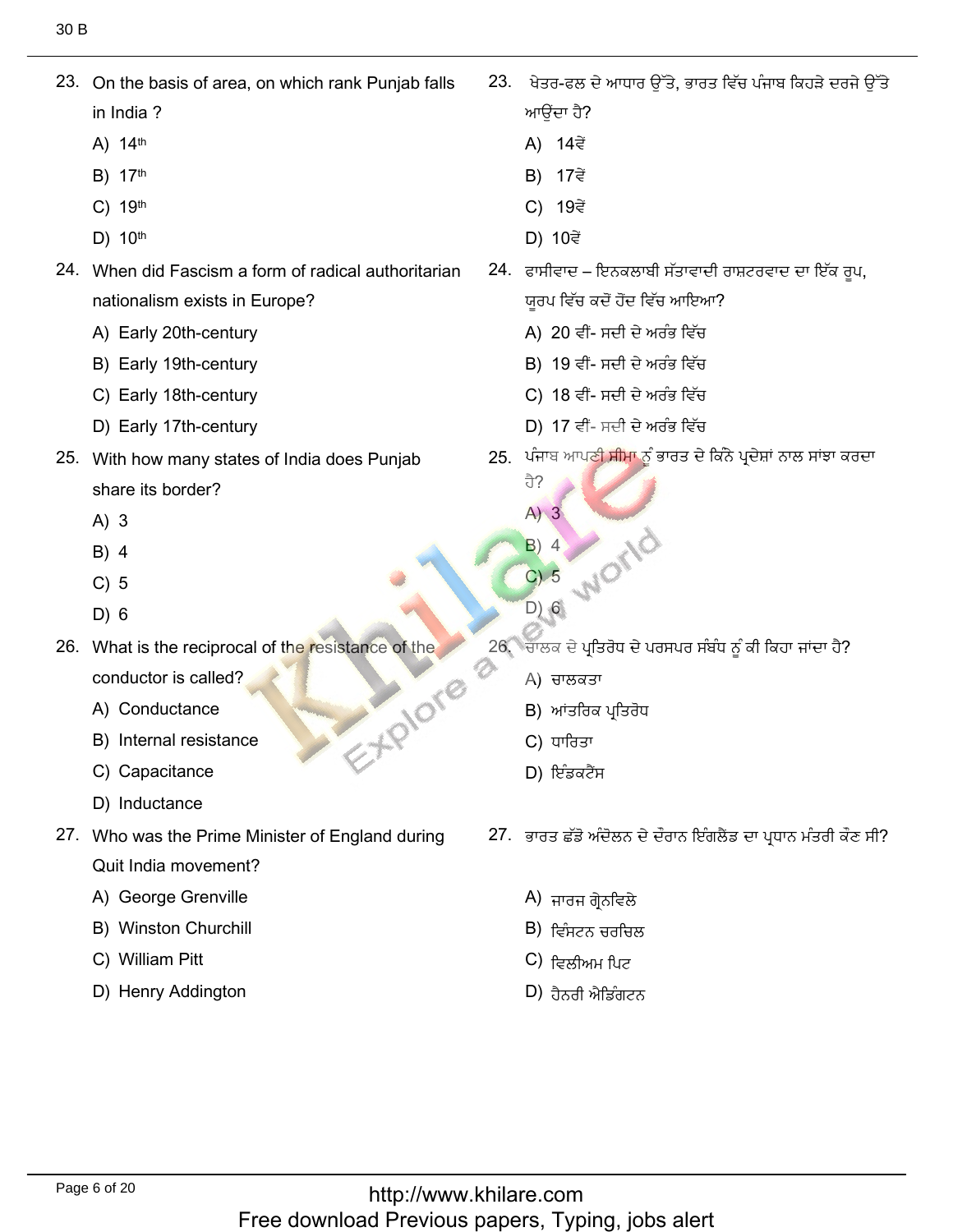28. The most abundant metal on the earth crust is:

28. The most abundant metal on the earth crust is:

- A) Copper
- A) Copper<br>B) Aluminium<br>C) Iron
- C) Iron<br>D) Zinc
- D) Zinc
- Bathinda of Punja<br>A) Javapala
	- A) Jayapala
- A) Jayapala<br>B) Prithvi Raj Chauhan<br>C) Bal Band was city which partition Pakistan ñ India Before 30. خْئؿْه (D ف٫نًْن (C كِْٚصطْئٍـᴆلٓ (B
	- C) Bal Band
	- D) Bhati Rao
- 30. Before India Pakistan partition which city was capital of Punjab?<br>A) Islamabad
	- A) Islamabad<br>B) Rawlpindi
	- B) Rawlpindi<br>C) Patiala
	- C) Patiala<br>D) Lahore
	- D) Lahore
- Who formed the Sikh<br>A) Guru Nanak
	- A) Guru Nanak
	- A) Guru Nanak<br>B) Guru Gobind Singh<br>C) Gulab Singh M) Guru Nanak<br>B) Guru Gobind Singh<br>C) Gulab Singh<br>D) Ranjit Singh<br>D) तटनीड मिंਘ
	- C) Gulab Singh<br>D) Raniit Singh
	-
- 32. Holla Mohalla is celebrated mostly in the month  $\alpha$ 
	-
	- of<br>A) March<br>B) June
	- B) June
	- B) June<br>C) September<br>D) Januarv
	- D) January
- 33. Punjab is bounded by the Indian states of Jammu Kashmir to the
	- Jammu <mark>I</mark><br>A) East
	- A) East<br>B) South<br>C) West
	-
	- C) West<br>D) North
- ؾْطةْلذقٓئᶦؿهُٗؿ'ِٓؿٔيل᷀تإْطٟٔللٔفٔؿيق 28. :ؿْقًٍْٔਵਾਲੀ ਧਾਤ:<br>A) ਤਾਂਬਾ وئٔكٔو ًٖح
	-
	- A) ਤਾਂਬਾ<br>B) ਐਲੂਮੀਨੀਅਮ<br>C) ਲੋਹਾ
	- C) ਲੋਹਾ
- C) ਲੋਹਾਂ<br>D) ਜਿਸਤ
	- ). ਪੰਜਾਬ ਦਾ ਬਠਿੰਡ<br>A) ਜਯਪਾਲ
		-
		-
		-
		-
- D) ਭਾਤੀ ਰਾਓ<br>30. ਭਾਰਤ ਪਾਕਿਸਤਾਨ ਦੇ ਬਟਵਾਰੇ ਤੋਂ ਪਹਿਲਾਂ, ਕਿਹੜਾ ਸ਼ਹਿਰ ਪੰਜਾਬ<br>ਦੀ ਰਾਜਧਾਨੀ ਸੀ?
	- ਦੀ ਰਾਜਧਾਨ<mark>ੀ ਸੀ?</mark>
	- A) ਇਸਲਾਮਾਬਾਦ
	- $B$ ) ਰਾਵਲਪਿੰਡੀ
	- C) ਪਟਿਆਲਾ
	- $\overrightarrow{D}$  ) ਲਾਹੌਰ
	- ਸਿੱਖ ਸਮਰਾਜ ਕਿ<br>A) ਗਰ ਨਾਨਕ
		-
		-
		-
		-
	- 32. ਹੌਲਾ-ਮਹੱਲਾ ਆਮ ਤੌਰ ਤੇ ਕਿਹੜੇ ਮਹੀਨੇ ਵਿੱਚ ਮਨਾਇਆ ਜਾਂਦਾ ਹੈ?
		- A) ਮਾਰਚ
		- B) ਜੂਨ
		- A) ਮਾਰਚ<br>B) ਜੂਨ<br>C) ਸਤੰਬਰ<br>D) ਜਨਵਰੀ
		- $D$ ) ਜਨਵਰੀ
	- ।<br>'ਚੰਮ ਕਸ਼ਮ ਮਿਲਦੀ ਹੈ<br>A) ਪੂਰਬ<br>B) ਦੱਖਣ<br>C) ਪੱਛਮ<br>D) ਉੱਤਰ
		-
		-
		- C) ਪੱਛਮ
		-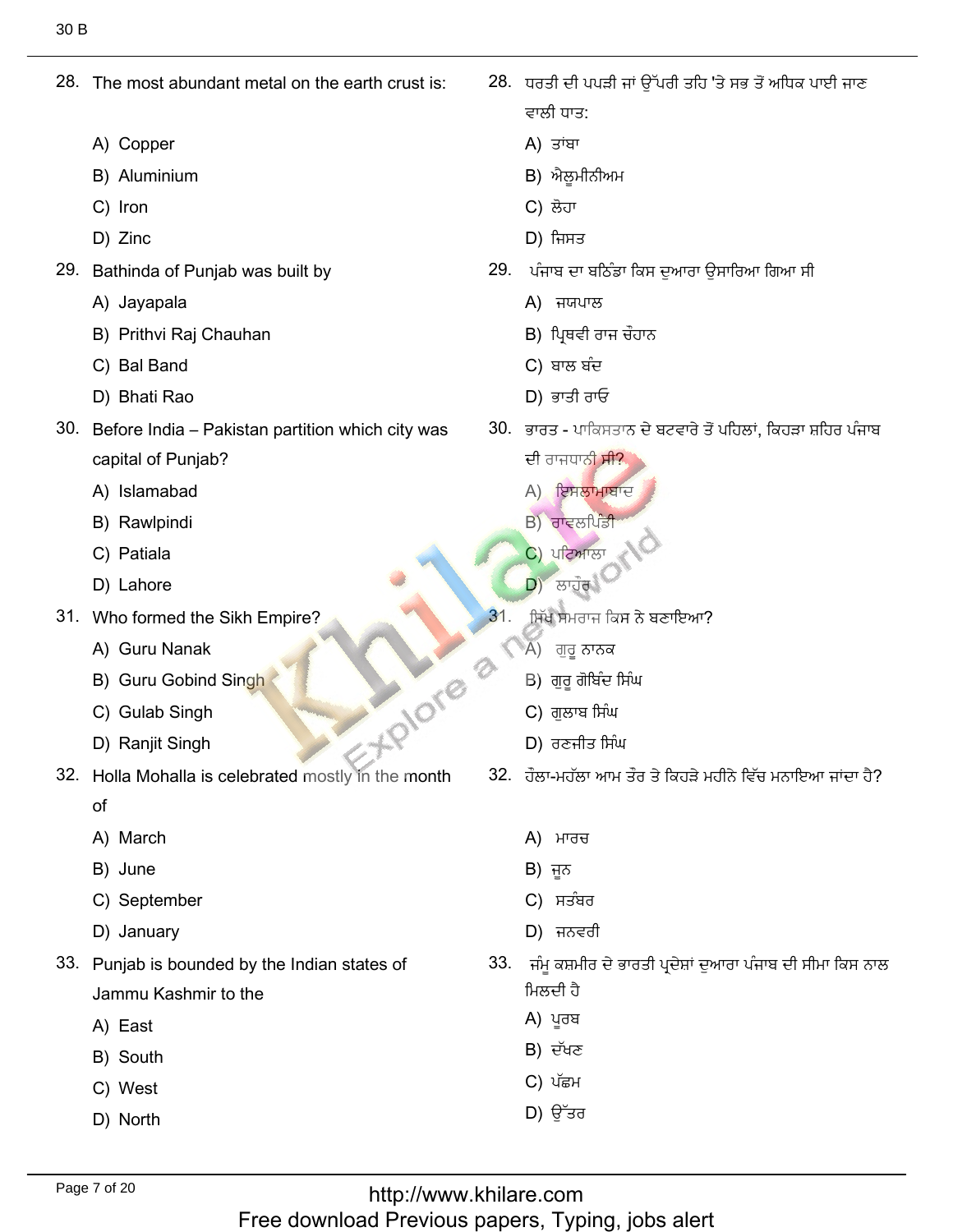Baba Sheikh Far<br>A) Faridkot

34. Baba Sheikh Farid Aagman is celebrated at

- A) Faridkot
- A) Faridkot<br>B) Baba Farid Nagar<br>C) Amritsar
- C) Amritsar
- D) Ludhiana ًٕٓؾاقْ 35. What is the local name of slash and burn
- 35. What is the local name of slash and burn agriculture in I<br>A) Milpa
	- A) Milpa<br>B) Bringa
	- B) Bringa<br>C) Bewar
	- C) Bew<br>D) Khil
	-
- 36.  $CO<sub>2</sub>$  is detected by passing it through a solution of lime water<br>A) Blue
	- A) Blue<br>B) Red
	- B) Red
	- B) Red<br>C) Green<br>D) Milkv
	- D) Milky
- On which river is t<br>A) Narmada
	- A) Narm<br>B) Tapi
	- B) Tapi
	- B) Tapi<br>C) Mahanadi<br>D) Krishna 3 Mahanadi<br>3 Mahanadi<br>3 Mahanadi meridian of Punjab<sup>2</sup>
	-
- What is the longitudinal meridian ot<br>A) 73°55' East to 76°50' East
	- A) 73°55' East to 76°50' East<br>B) 30º66' East to 33º50' East
	- B) 30º66' East to 33º50' East<br>C) 28º55' East to 31º50' East
	- C) 28º55' East to 31º50' East<br>D) 40º66' East to 43º50' East
	- D) 40°66' East to 43°50' East
- 39. A 110V battery supplies power to a Bulb with a resistance of 2200 ohms. How much current is flowing through th<br>A) 50 Amps
	- A) 50 Amps<br>B) 5 Amps
	- B) 5 Amps
	- B) 5 Amps<br>C) 0.5 Amps<br>D) 0.05 Amps
	-

34. ਬਾਬਾ ਸੇਖ ਫਰੀਦ ਆਗਮਨ ਦਿਵਸ ਕਿਥੇ ਮਨਾਇਆ ਜਾਂਦਾ ਹੈ?

"ِْ٘فإْطابْكوٗـذٓ

- 
- ੜਾਬਾ ਫਰੀ ਬਾਬਾ ਸ਼ੇਖ ਫਰੀਦ ਆਗਮ<br>A) ਫਰੀਦਕੋਟ<br>B) ਬਾਬਾ ਫਰੀਦ ਨਗਰ<br>C) ਅੰਮਿਤਸਰ
- C) ਅੰਮ੍ਰਿਤਸਰ
- 
- ്D) ਲੁਧਿਆਣਾ<br>35. ਜੰਗਲਾਂ ਦੀ ਕਟਾਈ ਕਰਕੇ ਅਤੇ ਜਲਾ ਕੇ ਉਸ ਸਥਾਨ 'ਤੇ ਖੇਤੀਬਾੜੀ<br>ਕਰਨ ਨੰ ਹਿਮਾਲਿਅਨ ਖੇਤਰ ਵਿੱਚ ਕਿਸ ਸਥਾਨਕੀ ਨਾਮ ਨਾਲ ਜਾਣਿਆ ਕਰਨ ਨੂੰ ਹਿਮਾਲਿਅਨ ਖੇਤਰ ਵਿੱਚ ਕਿਸ ਸਥਾਨਕੀ ਨਾਮ ਨਾਲ ਜਾਣਿਆ ਜਾਂਦਾ ਹੈ? ਜਾਂਦਾ ਹੈ?<br>A) ਮਿਲਪਾ<br>B) ਬਿੰਗਾ
	-
	-
	- B) ਬ੍ਰਿੰਗਾ<br>C) ਬੇਵਾਰ C) ਬੇਵਾਰ<br>D) ਖਿਲ
	-
- D) ਖਿਲ<br>36. ਚਨੇ ਦੇ ਪਾਣੀ ਦੇ ਘੋਲ ਵਿੱਚੋਂ CO<sub>2</sub> ਲੰਘਾਉਣ 'ਤੇ ਇਸ ਦਾ ਰੰਗ ਬਦਲ
	- ਕੇ ਹੋ ਜਾਂਦਾ **ਹੈ**:<br>A) ਨੀਲਾ **A) ਨੀ**ਲਾ
	- ਨੀਲਾ<br>ਲਾਲ ਹੈ  $\begin{bmatrix} 1 & 0 \\ 0 & 0 \end{bmatrix}$  (C)  $\begin{bmatrix} 1 & 0 \\ 0 & 0 \end{bmatrix}$
- C) ਹਰਾ  $\begin{pmatrix} C \ D \end{pmatrix}$   $\begin{pmatrix} C \ D \end{pmatrix}$ ,  $\begin{pmatrix} C \ D \end{pmatrix}$ ,  $\begin{pmatrix} C \ D \end{pmatrix}$ ,  $\begin{pmatrix} C \ D \end{pmatrix}$ ,  $\begin{pmatrix} C \ D \end{pmatrix}$ ,  $\begin{pmatrix} C \ D \end{pmatrix}$ ,  $\begin{pmatrix} C \ D \end{pmatrix}$ ,  $\begin{pmatrix} C \ D \end{pmatrix}$ ,  $\begin{pmatrix} C \ D \end{pmatrix}$ ,  $\begin{pmatrix} C \ D \end{pmatrix}$ ,  $\begin{pmatrix} C \ D \end{$ 
	-
	- ੱਚੇ ਸਰਦਾਰ ਸਰੋਵਰ ਬ<br>A) ਨਰਮਦਾ
		- A) ਨਰਮਦਾ<br>B) ਤਾਮੀ
		- $B$ ) ਤਾਪੀ
		- B) ਤਾਪੀ<br>C) ਮਹਾਂਨਦੀ<br>D) ਕਿਬਨਾ
		- $D$ ) ਕ੍ਰਿਸ਼ਨਾ
	- ਪੰਜਾਬ ਦਾ ਰੇਖਾਂਸ਼ੀ ਮਧਿਆਹਨ ਕੀ ਹੈ?<br>A) 73°55' ਪਰਬ ਤੋਂ 76°50' ਪਰਬ
		- A) 73°55' ਪੂਰਬ ਤੋਂ 76°50' ਪੂਰਬ<br>B) 30º66' ਪਰਬ ਤੋਂ 33º50' ਪਰਬ
		- B) 30º66' ਪੂਰਬ ਤੋਂ 33º50' ਪੂਰਬ<br>C) 28º55' ਪਰਬ ਤੋਂ 31º50' ਪਰਬ
		- C) 28º55' ਪੂਰਬ ਤੋਂ 31º50' ਪੂਰਬ<br>D) 40º66' ਪਰਬ ਤੋਂ 43º50' ਪਰਬ
		- D) 40<sup>0</sup>66' ਪੂਰਬ ਤੋਂ 43º50' ਪੂਰਬ
	- 39. 110V ਦੀ ਬੈਟਰੀ ਇੱਕ ਬਲਬ ਨੂੰ 2200 ohms ਜਾਂ ਓਮ ਦੇ ਅਵਰੋਧ ਨਾਲ ਪਾਵਰ ਸਪਲਾਈ ਕਰਦੀ ਹੈ। ਬਲਬ ਦੇ ਅੰਦਰੋਂ ਕਿੰਨਾ
		- ਕਰੰਟ ਪ੍ਰਵਾਹਿਤ ਹੁੰਦਾ ਹੈ?<br>A) 50 Amps ਜਾਂ ਐਂਪਸ A) 50 Amps ਜਾਂ ਐਂਪ<br>B) 5 Amps ਜਾਂ ਐਂਪਸ
		- B) 5 Amps ਜਾਂ ਐਂਪਸ<br>C) 0.5 Amps ਜਾਂ ਐਂਪਸ
		- C) 0.5 Amps ਜਾਂ ਐਂਪਸ<br>D) 0.05 Amps ਜਾਂ ਐਂਪਸ
		-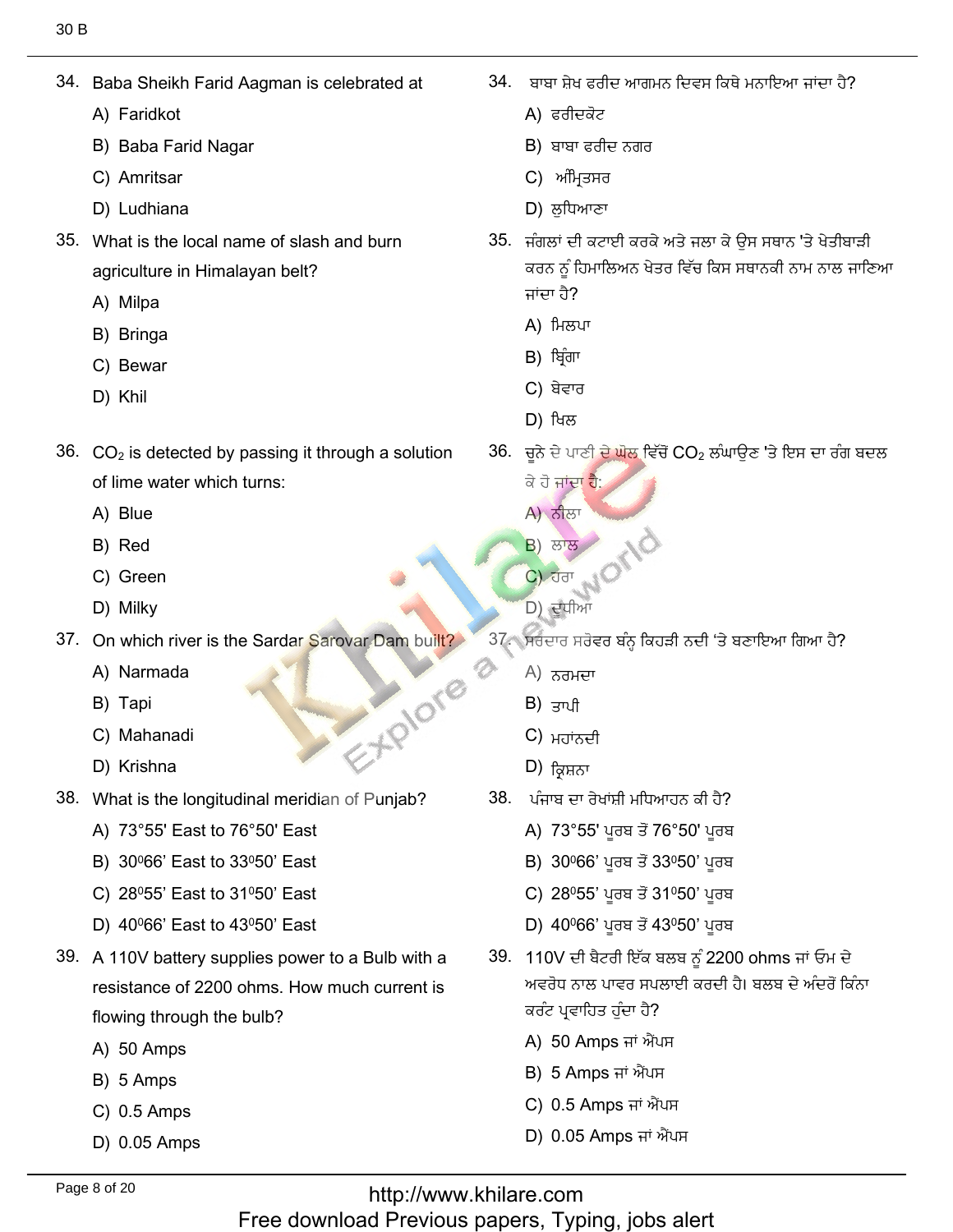40. The first train journey of India was in 1852 from Mumbai to wh<br>A) Pune

40. The first train journey of India was in 1852 from

- A) Pune<br>B) Thane
- B) Thane
- B) Thane<br>C) Kalyan<br>D) Panvel
- D) Panvel
- 41. Which of the following glands is known for functioning as both endocrine and exocrine gland? gland?<br>A) Pitutory<br>B) Adrenal
	-
	- B) Adrenal
	- B) Adrenal<br>C) Pancreas<br>D) Thvroid
	- D) Thyroid
- 42. When did The Jallianwala Bagh massacre took place in Amritsar, Pui<br>A) 11-Apr-1919
	- A) 11-Apr-1919<br>B) 12-Apr-1919
	- B) 12-Apr-1919<br>C) 13-Apr-1919
	- C) 13-Apr-1919<br>D) 14-Apr-1919
	-
- 43. Baking powder is:
	- Baking powder is:<br>A) Sodium hydrogen carbonate<br>B) Sodium carbonate
	- B) Sodium carbon<br>C) Sodium citrate
	- C) Sodium citrate
- C) Sodium citrate<br>D) Sodium hydrogen carbonate+ Citric acid
- 44. What are organelles?
	- What are organelles?<br>A) Structures found in viruses
	- A) Structures found in viruses<br>B) Structures found in organs<br>C) Structures found in bacteria
	- C) Structures found in bacteria
	- D) Structures found in Eukaryotic cells

40. 1852 ਵਿੱਚ ਭਾਰਤ ਦੀ ਪਹਿ ਸਥਾਨ ਤਕ ਕੀਤੀ<br>A) <sub>ਪ</sub>ੜੇ

ِيُّةٍ مِنْ الْفَرْقَةِ بِيَانِيًا فِي الْفَرْقَةِ بِيَانِيَةٍ فِي الْفَرْقَةِ بِيَانِيَةٍ فِي الْفَرْقَةِ بِي

- A) ਪੁਣੇ<br>B) ਸਾਣੇ
- $B$ ) ਬਾਣੇ
- B) ਥਾਣੇ<br>C) ਕਲਿਆਣ<br>D) ਮੁਨਦੇਲ
- $D$ ) עלאָ
- ़ ਨਿਮਨ ਵਿੱਚੋਂ ਕਿਹੜੀ ਗ੍ਰੰਥੀ ਨੂੰ ਐਂਡੋਕ੍ਰਾਈਨ ਅਤੇ <sup>,</sup> ਰਪ ਵਿੱਚ ਕੰਮ ਕਰਨ ਲਈ ਜਾਣਿਆ ਜਾਂਦਾ ਹੈ?
	- A) ਪਿਊਸ਼ਿਕਾ<br>B) ਐਤੀਨਲ
	- B) ਐਡ੍ਰੀਨਲ<br>C) ਮਾਜ਼ਕ ਗੰਸੀ
	- C) ਪਾਚਕ ਗ੍ਰੰਥੀ<br>D) ਸਾਇਰਾਈ<mark>ਤ ਗੰ</mark>ਸੀ
	- **D**) ਥਾਇਰਾਈਡ ਗੁੰਥੀ
- 42. ਅੰਮ੍ਰਿ<mark>ਤਸ</mark>ਰ ਹੋਇਆ? ਪਿਊਸ਼ਿਕਾ<br>ਐਡ੍ਰੀਨਲ<br>ਪਾਚਕ ਗ੍ਰੰਥੀ<br>ਬਾਇਰਾਈ<mark>ਡ ਗ੍ਰੰਥੀ</mark><br>ਪ੍ਰਤਸਰ, ਪੰਜਾਬ ਵਿੱਚ ਜਲਿਆਂਵਾਲੇ<br>ਆ?<br>12-ਅਪ੍ਰੈਲ-1919<br>13-ਅਪ੍ਰੈਲ-1919<br>13-ਅਪ੍ਰੈਲ-1919 ਖ ਚੱਖ ਗ੍ਰੰਥੀ<br>ਬਾਇਰਾਈਡ ਗ੍ਰੰਥੀ<br>ਮੁਤਸਰ, ਪੰਜਾਬ ਵਿੱਚ ਜਲਿਆਂਵਾਲੇ ਬਾਗ ਦਾ ਕਤਲੇ<br>ਮਾਂ?<br>11-ਅਪ੍ਰੈਲ-1919<br>13-ਅਪ੍ਰੈਲ-1919<br>14-ਅਪ੍ਰੈਲ-1919<br>ਗ ਪਾਊਡਰ ਜਾਂ ਸੋਢਾ:<br>ਸੋਡੀਅਮ ਹਾਈਡ੍ਰੋਜਨ ਕਾਰਬੋਨੇਟ ਹੈ<br>ਸੋਡੀਅਮ ਕਾਰਬੋਨੇਟ ਹੈ<br>ਸੋਡੀਅਮ ਕਾਰਬੋਨੇਟ ਹੈ
	- ਹਇਆ?<br>A) 11-ਅਪ੍ਰੈਲ-1919<br>B) 12-ਅਪ੍ਰੈਲ-1919
	-
	- <mark>B</mark>) 12-ਅਪ੍ਰੈਲ-1919<br>C) 13-ਅਪ੍ਰੈਲ-1919
- المسلم C) 13-Apr-1919<br>- D) 14-Apr-1919<br>- D) 14-ਅਪ੍ਰੈਲ-1919
	- ਬੇਕਿੰਗ ਪਾਊਡਰ ਜ<br>A)ਾਸੋਡੀਅਮ ਹਾਬ
		- A) ਸੋਡੀਅਮ ਹਾਈਡ੍ਰੋਜਨ ਹ<br>B) ਸੋਡੀਅਮ ਕਾਰਬੋਨੇਟ ਹੈ
		- B) ਸੋਡੀਅਮ ਕਾਰਬੋਨੇ<br>C) ਸੋਡੀਅਮ ਸਾਇਟੇਟ
		-
	- C) ਸੋਡੀਅਮ ਸਾਇਟ੍ਰੇਟ<br>D) ਸੋਡੀਅਮ ਹਾਈਡ੍ਰੋਜਨ ਕ
		- - ً⊦. ਕੋਸ਼ਿਕਾ ਅੰਗ ਕੀ ਹੁੰਦੇ ਹਨ?<br> A) <del>ਟਿ</del>ਬਾਣੂਆਂ ਟਿੱਜ ਮਾਈ ਹਾਣ ਰਾਲੀ ਬੰਤਜਨਾ Å) ਵਿਸ਼ਾਣੂਆਂ ਵਿੱਚ ਪਾਈ ਜਾਣ ਵਾਲੀ ਸੰਰਚਨਾ<br>B) ਇੰਦਰੀਆਂ ਵਿੱਚ ਪਾਈ ਹਾਣ ਵਾਲੀ ਸੰਰਚਨਾ
				- B) ਇੰਦਰੀਆਂ ਵਿੱਚ ਪਾਈ ਜਾਣ ਵਾਲੀ ਸੰਰਚਨਾ<br>C) ਬੈਕਟੇਰੀਆ ਵਿੱਚ ਪਾਈ ਜਾਣ ਵਾਲੀ ਸੰਰਚਨਾ
				- C) ਬੈਕਟੇਰੀਆ ਵਿੱਚ ਪਾਈ ਜਾਣ ਵਾਲੀ ਸੰਰਚਨਾ<br>D) ਸ਼ੂਕੈਰਿਓਟਿਕ ਬੈੱਲਾਂ ਵਿੱਚ ਪਾਈ ਜਾਣ ਵਾਲੀ ਸੰਰਚਨਾ
				-

- XPIOre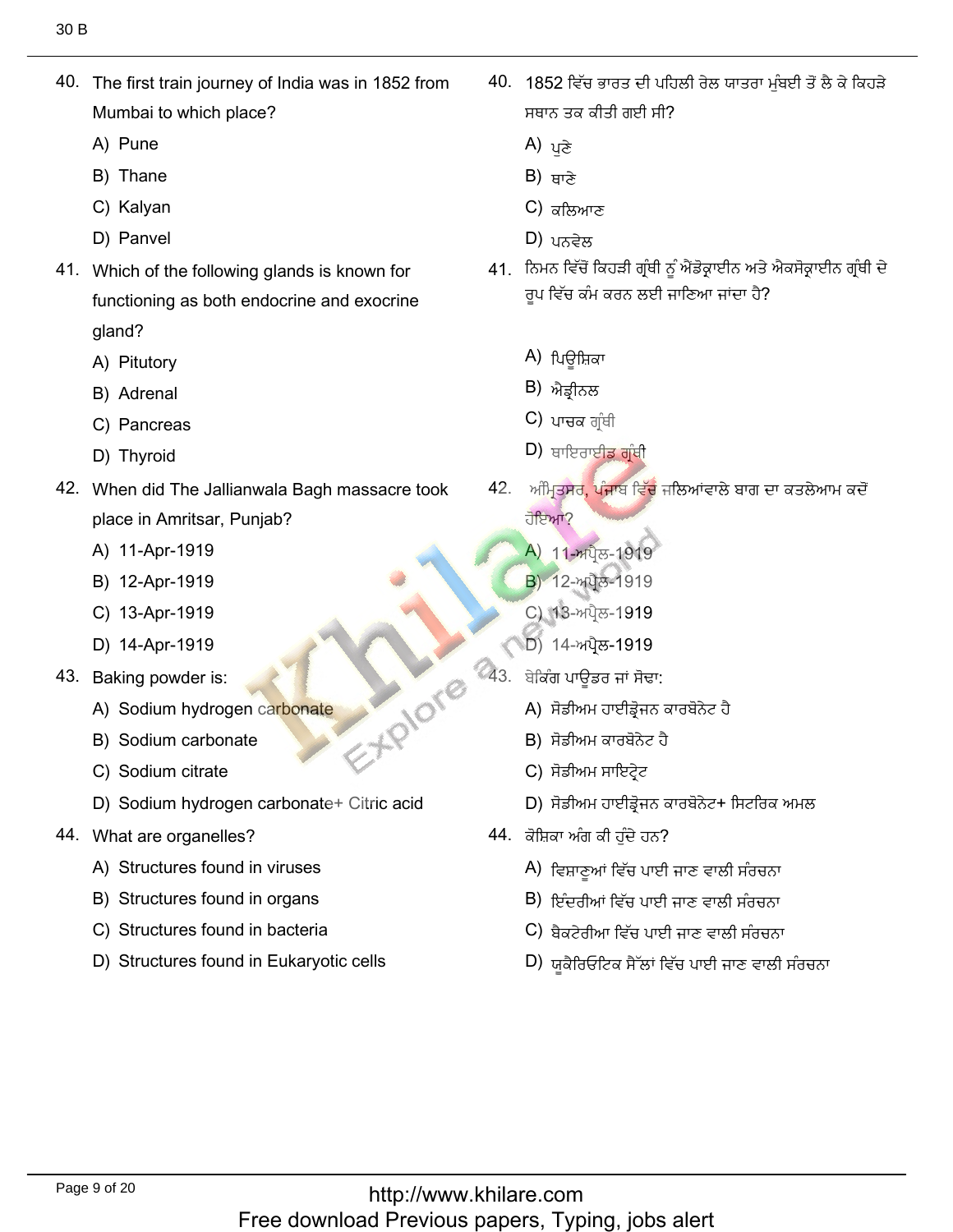45. Which of the following kingdom that includes single celled euk<br>A) Monera

 $\mathcal{A}_{\mathcal{A}}$  , which of the following kingdom that includes that includes that includes that includes that includes the following the following the following the following the following the following the following the f

- A) Monera<br>B) Plantae
- B) Plantae<br>C) Fungi
- C) Fungi
- C) Fungi<br>D) Protista
- 46. Which of the following property of a proton can change while i<br>A) Mass
	- A) Mass
	- A) Mass<br>B) Speed
	- B) Speed<br>C) Velocity<br>D) Enerav
	- D) Energy
- When was the<br>A) 1905
	- A) 1905<br>B) 1901
	- B) 1901<br>C) 1867
	- C) 1867<br>D) 1855
	- D) 1855
- 48. When was The Indian Wildlife (Protection) Act enacted in Inc<br>A) 1972 C) 1976<br>D) 1982
	- A) 1972<br>B) 1973
	- B) 1973<br>C) 1976
	- C) 1976<br>D) 1982
	-
- 49. Which of the following NH joins Kolkata to
	- Varanasi?<br>A) NH 2 A) NH  $2$
	- A) NH 2<br>B) NH 12<br>C) NH 7
	- C) NH 7<br>D) NH 4
	- $D)$  NH 4
- What is the st<br>A) Tiger
	- A) Tiger<br>B) Lion
	- B) Lion
	- B) Lion<br>C) Blackbuck<br>D) Elephant
	-

45. ਇਹਨਾਂ ਵਿੱਚੋਂ ਕਿਹੜੀ ਪ੍ਰਜਾਤੀ ਵਿੱਚ ਇੱਕ ਕੋਸ਼ੀ ਯਕੇਰਿਓਟਿਕ ਜੀਵ ਪਾਏ ਜਾਂਦੇ ਹਨ?<br>A) ਪੋ<del>ਨੇ</del>ਗ

ِّطِيِّ مِنْ الْكِبَارِ فِي الْكِبَارِ فِي الْكِبَارِ فِي الْكِبَارِ فِي الْكِبَارِ فِي الْكِبَارِ فِي الْكِبَ

- $\overline{A}$ לג) אלג
- A) ਮੋਨੇਰਾ<br>B) ਪਲਾਂਟੀ<br>C) ਵੰਜਾਈ
- C) ਫੰਜਾਈ<br>D) ਮੋਟਿਬਟਾ
- 
- كا) ਪ੍ਰੀਟਸਟਾ<br>46. ਪੋਟੌਨ ਦੁਆਰਾ ਚੰਬਕੀ ਖੇਤਰ ਵਿੱਚ ਸਤੰਤਰ ਰੂਪ 'ਚ ਘੰਮਣ ਦੇ ਦੌਰਾਨ ਨਿਮਨ ਵਿੱਚੋਂ ਕਿਹ<del>.</del><br>A)ੀਪੰਡ
	- A) ਪਿੰਡ<br>B) ਗਤੀ
	- B) ਗਤੀ<br>C) ਵੇਗ
	- $C$ ) ਵੇਗ
- C) ਵੇਗ<br>D) ਊਰਜਾ
	- '. ਭਾਰਤ ਵਿੱਚ ਪਹਿਲੀ<br>A) 1905
		- A) 1905<br>B) 1901
		- B) 1901
		- B) 1901<br>C) 1867
- $\frac{1867}{D}$  18551 (2)
	- ਭਾਰਤ ਵਿੱਚ ਭਾਰਤੀ ਵਣਜੀਵ (ਸੁਰੱਖਿਆ) ਐਕਟ ਕਦੋਂ ਲਾਗੂ ਕੀਤਾ 48 ਗਿਆ ਸੀ? ਗਿਆ ਸੀ?<br>A) 1972<br>B) 1973
		-
		- B) 1973<br>C) 1976
		- C) 1976<br>D) 1982
- $\Box$  1982
	- <mark>)</mark>਼ ਨਿਮਨਲਿਖਤ ਵਿੱਚੋਂ ਕਿਹੜਾ ਐਨ ਨੂੰ ਵਾਰਾਨਸੀ ਨਾਲ<br>A) ਐਨਐਜ 2
		- A) ਐਨਐਜ਼ 2
		- A) ਐਨਐਚ 2<br>B) ਐਨਐਚ 12<br>C) ਐਨਐਚ 7
		- C) ਐਨਐਚ 7<br>D) ਐਨਐਚ 4
		- $D$ ) ਐਨਐਚ $4$
	- ). ਪੰਜਾਬ ਦਾ ਪ੍ਰਦੇਸ਼ੀ<br>A) ਚੀਤਾ
		- A) ਚੀਤਾ<br>B) ਸ਼ੇਰ
		- B) ਸ਼ੇਰ
		- B) ਸ਼ੇਰ<br>C) ਕਾਲਾ ਹਿਰਨ<br>D) ਹਾਥੀ
		-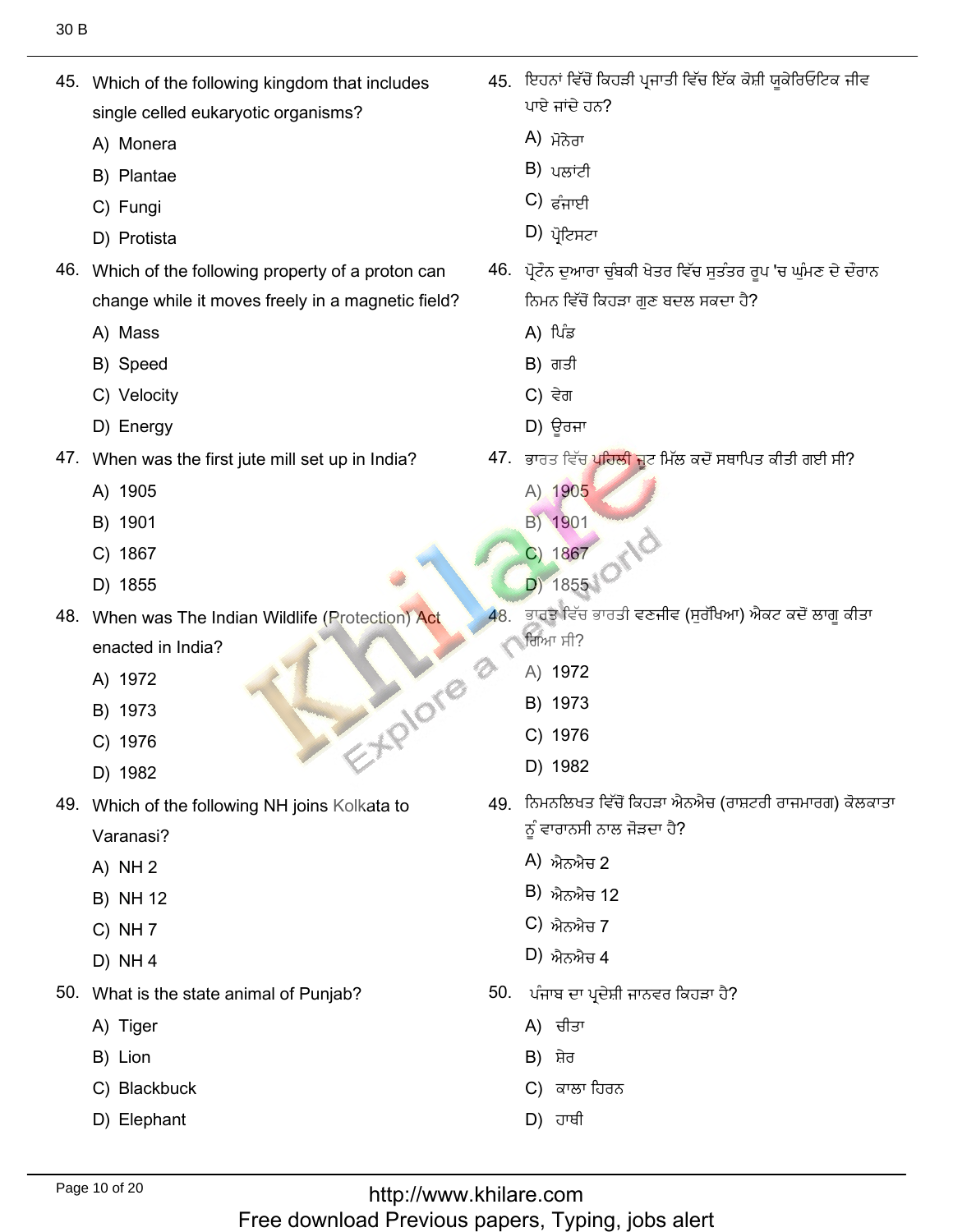51. Who is the Punjabi Poetess to get Jnanpith Award? Award?<br>A) Ms. Amrita Pritam

51. Who is the Punjabi Poetess to get Jnanpith

- 
- A) Ms. Amrita Pritam<br>B) Dr. Dalip Kaur Tiwana<br>C) Ms. Sharmila Pandav
- C) Ms. Sharmila Panday<br>D) Ms. Amrita Shergil
- D) Ms. Amrita Shergil
- 52. Which of the plant hormones causes division in cells? cells?<br>A) Cytokinin<br>B) Auxin
	-
	- B) Auxin
	- B) Auxin<br>C) Gibberellin<br>D) Ethvlene
	-
- 53. The term 'rancidity' represents: A) Acid rain
	- A) Acid rain
	- A) Acid rain<br>B) Oxidation of fatty food<br>C) Rotting of fruits
	- C) Rotting of fruits
- C) Rotting of fruits<br>D) Fading of colored clothes in the sun
- When was the<br>A) 1905
	- A) 1905<br>B) 1902
	- B) 1902<br>C) 1903 5. ISOS ...
	- C) 1903<br>D) 1900
	-
- In which state is <sup>.</sup><br>A) Chhattisgarh
	- A) Chhattisga<br>B) Bihar
	- B) Bihar
	- B) Bihar<br>C) Gujarat
- C) Gujarat<br>D) West Bengal
- 56. Which of the following festival is dedicated to Baba Jassa Singh?
	- Baba Jassa Singh?<br>A) Kapurthala Heritage<br>B) Lohari
	- B) Lohari
	- B) Lohari<br>C) Hola Mohalla<br>D) Guru Purab
	-

51. ਗਯਾਨ ਪੀਥ ਇਨਾਮ ਪ੍ਰਾਪਤ ਕਰਨ ਵਾਲੀ ਪੰਜਾਬੀ ਕਵਿਤਰੀ ਕੌਣ ਹੈ?

ِّ يُزْيَّتُ إِنَّ يُسْتَخِذُ إِنَّ يَسْتَخْفُسْ بِالْمُسْتَخْفُسْ بِالْمُسْتَخْفُسْ بِالْمُسْتَخْفُسْ بِالْمُ

- (A) ਕੁਮਾਰੀ ਅਮਿ
- B) ਡਾ. ਦਲੀਪ ਕੌਰ ਟਿਵਾਣਾ A) ਕੁਮਾਰੀ ਅਮ੍ਰਿਤਾ ਪ੍ਰੀਤਮ<br>B) ਡਾ. ਦਲੀਪ ਕੌਰ ਟਿਵਾਣਾ<br>C) ਕਮਾਰੀ ਸ਼ਰਮਿਲਾ ਪਾਂਡੇ
- 
- C) ਕੁਮਾਰੀ ਸ਼ਰਮਿਲਾ ਪਾਂਡੇ<br>D) ਕਮਾਰੀ ਅਮਿਤਾ ਸ਼ੇਰਗਿਲ D) ਕੁਮਾਰੀ ਅਮ੍ਰਿਤਾ ਸ਼ੇਰਗਿਲ
- --
	- A) ਸਾਇਟੋਕਾਇ<br>B) ਔੌਤਾ<del>ਰ</del>ਿਨ
	- $\overline{B}$ ) ਔਕਸਿਨ
	- B) ਔਕਸਿਨ<br>C) ਜਿਬੇਰਲੀਨ<br>D) <del>ਏਸੀਲੀਨ</del>
	-
- D) ਏਥੀਲੀਨ<br>53. ਸ਼ਬਦ 'ਰੇਨਸਿ<mark>ਡਿਟੀ' ਦ</mark>ਰਸਾਉਂਦਾ ਹੈ:<br>A) ਅਮਲ ਵਰਖਾ
	- A) ਅਮਲ ਵਰਖਾ
	- A) ਅਮਲ ਵਰਖਾ<br>B) ਚਰਬੀ ਯੁਕਤ ਭੋਜਨ B) ਚਰਬੀ ਯੁਕਤ ਭੋਜਨ ਦਾ ਆਕਸੀਕਰਨ<br>C) ਫਲਾਂ ਦਾ ਸੜ ਜਾਣਾ
	-
- $\begin{pmatrix} 0 & \cos\theta & \sin\theta \\ \cos\theta & \cos\theta & \cos\theta \end{pmatrix}$ ਪ੍ਰਾਪ ਵਿੱਚ ਕੱਪੜਿਆਂ ਦਾ ਰੰ
	- 54 ਬੰਗਾਲ ਦੀ ਵੰਡ ਕਚੋ<br>A) 1905
		- A) 1905
		- A) 1905<br>B) 1902<br>C) 1903
		- C) 1903<br>D) 1900
		- D) 1900
	- 55. ਭਿਲਾਈ ਸਟੀਲ ਕ<br>A) *ਵ*ੜੀਸ਼ੁਰਾੜ
		- A) ਛੁਤੀਸਗੜ੍ਹ<br>B) <del>ਸ</del>਼ਿਹਾਰ
		- B) ਬਿਹਾਰ<br>C) ਗ਼ਜ਼ਰਾਤ
		- $C$ ) ਗੁਜਰਾਤ
- C) ਗੁਜਰਾਤ<br>D) ਪੱਛਮੀ ਬੰਗਾਲ
	- ). ਹੇਠ ਲਿਖੇ ਵਿੱਚੋਂ l ਜਾਂਦਾ ਹੈ?
		- ਕੀਤਾ ਜਾਂਦਾ ਹੈ?<br>A) ਕਪਰਥਲਾ ਹੈ
		-
		- $C$ ) ਹੋਲਾ ਮਹੱਲਾ A) ਕਪੂਰਥਲਾ ਹੈ<br>B) ਲੋਹੜੀ<br>C) ਹੋਲਾ ਮਹੱਲਾ<br>D) ਗਰ ਪਰਬ
		-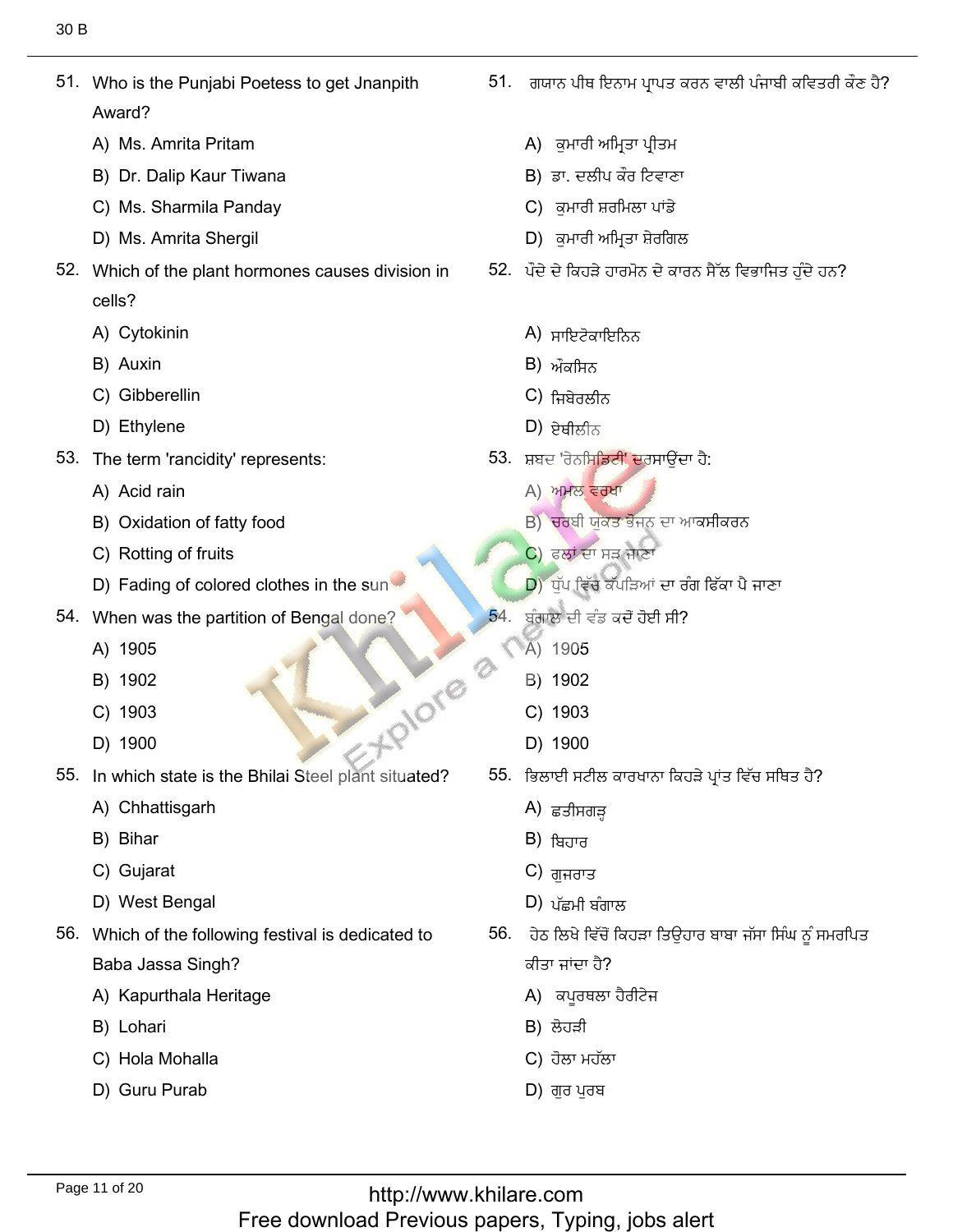57. Which one of the following should be grouped with whales, aิ<br>A) Shark

 $57.57.$  Which one of the following should be grouped by  $\sim$ 

- A) Shark
- A) Shark<br>B) Dolphin<br>C) Snake
- C) Snake
- C) Snake<br>D) Tortiose
- 58. Froth-floatation process is used for the concentration of:<br>A) Oxide ore
	- A) Oxide ore
	- A) Oxide ore<br>B) Sulphide ore
	- B) Sulphide ore<br>C) Carbonate ore<br>D) Nitrate ore
	- D) Nitrate ore
- 59. What does Horticulture mean?
	- What does Horticulture mean?<br>A) Growing of fruits & vegetables<br>B) Primitive farming
	- B) Primitive farming
	- B) Primitive farming<br>C) Slash and Burn agriculture<br>D) Growing silk worms
- 60. On which of the following dates was the Treaty
- 60. On which of the following dates was the Treaty
	- of Versailles signed?<br>A) 28-Jun-1919
	- A) 28-Jun-1919<br>B) 20-Jun-1919  $\begin{array}{c} \begin{array}{c} \text{A.} \\ \text{B.} \end{array} \end{array}$  C) 28-Jul-1919<br>
	D) 20-Jul-1919
	- B) 20-Jun-1919<br>C) 28-Jul-1919
	- C) 28-Jul-1919<br>D) 20-Jul-1919
	-
- 61. The temperature in polar region is  $-60^{\circ}$ F and the temperature in Sahara Desert is 52°F at a particular period of time. What is the difference of their t<br>A) -8ºF
	- $A) -8$ <sup>°</sup>F
	- A) -8ºF<br>B) 112ºF
	- B) 112ºF<br>C) -112ºF<br>D) 102ºF
	-

'. ਆਧਨਿਕ ਵਰਗੀਕਰਨ ਦੇ ਅਨਸਾ ਸ਼੍ਰੇਣੀਬੱਧ ਕੀਤਾ ਜ<mark>ਾ</mark><br>A) ਧਾਰਕ

ُوكِ , يُوسُورُ , وَ يُوسُورُ , وَ يُوسُورُ , وَ يُوسُورُ , وَ يُوسُورُ , وَ يُوسُورُ , وَ يُوسُورُ , وَ يُوسُ

- $\lambda$ ) ਸਾਰਕ
- A) ਸ਼ਾਰਕ<br>B) ਡੌਲਫਿਨ<br>C) ਸੱਮ
- $C$ )  $\vec{H}$
- D) ਕਛਆ  $\Box$ ) ਕਛੂਆ
	- , ਝੱਗ-ਤੈਰਨ ਜਾਂਦਾ ਹੈ:
		- ਜਾਂਦਾ ਹੈ:<br>A) ਆਕਸਾਈਡ ਕੱਚੀ ਧਾਤ
		- A) ਆਕਸਾਈਡ ਕੱਚੀ ਧਾ<br>B) ਸਲਫਾਈਡ ਕੱਚੀ ਧਾः
		- B) ਸਲਫਾਈਡ ਕੱਚੀ ਧਾ<br>C) ਕਾਰਬੋਨੇਟ ਕੱਚੀ ਧਾਤ<br>D) ਨਾਇਟੇਟ ਕੱਚੀ ਧਾਤ
		- D) ਨਾਇਟ੍ਰੇਟ ਕੱਚੀ ਧਾਤ
	- ). ਬਾਗਬਾਨੀ ਦਾ **ਕੀ ਅਰ**ਥ ਹੈ?<br>A) *ਦਲ* ਅਤੇ ਬਬਹੀਆਂ ਉਗਾਉਣਾ
		- A) ਫਲ ਅਤੇ ਸਬ<br>B) ਮਾਜ਼ੀਨ ਮੇਂਦੀ
		- $B$ ੇ ਪ੍ਰਾਚੀਨ ਖੇਤੀ B) <mark>ਪ੍ਰਾਚੀਨ ਖੇਤੀ</mark><br>C) ਜੰਗਲਾਂ ਦੀ ਕੁਟ
- $\overline{\mathsf{q}}$ ਰਨਾ (D يرْؿُِٗؿëٔقُٔ٫فجُْيٖ٫ٍكرٔيْؿُذٓᶦصٍٓ٬ؿرًٓكوكٓ 60.
	-
	- ਨਿਮਨਲਿਖਤ ਵਿੱਚੋਂ ਕਿਸ ਤਾਰੀਖ ਨੂੰ ਵਰਸਾਏ ਦੀ ਸੰਧੀ 'ਤੇ ਹਸਤਾਖਰ
		- ਕੀਤੇ ਗਏ ਸਨ?
		- ਕੀਤੇ ਗਏ ਸਨ?<br>A) 28-ਜੂਨ-1919<br>B) 20-ਜਨ-1919
		- B) 20-ਜੂਨ-1919<br>C) 28-ਜੁਲਾਈ-1919
		- C) 28-ਜੁਲਾਈ-1919<br>D) 20-ਜੁਲਾਈ-1919
		-
- D) 20-ਜੁਲਾਈ-1919<br>10. ਕਿਸੇ ਵਿਸ਼ਿਸ਼ਟ ਸਮੇਂ 'ਤੇ ਧਰਵੀ ਖੇਤਰ ਦਾ ਤਾਪਮਾਨ -60ºF ਅਤੇ ਸਹਾਰਾ ਰੇਗਿਸਤਾਨ ਦਾ ਤਾਪਮਾਨ 52°F ਹੈ। ਇਹਨਾਂ ਦੇ ਤਾਪਮਾਨ
	- $A) -8$ °F
	- A) -8ºF<br>B) 112ºF
	- B) 112ºF<br>C) -112ºF<br>D) 102ºF
	-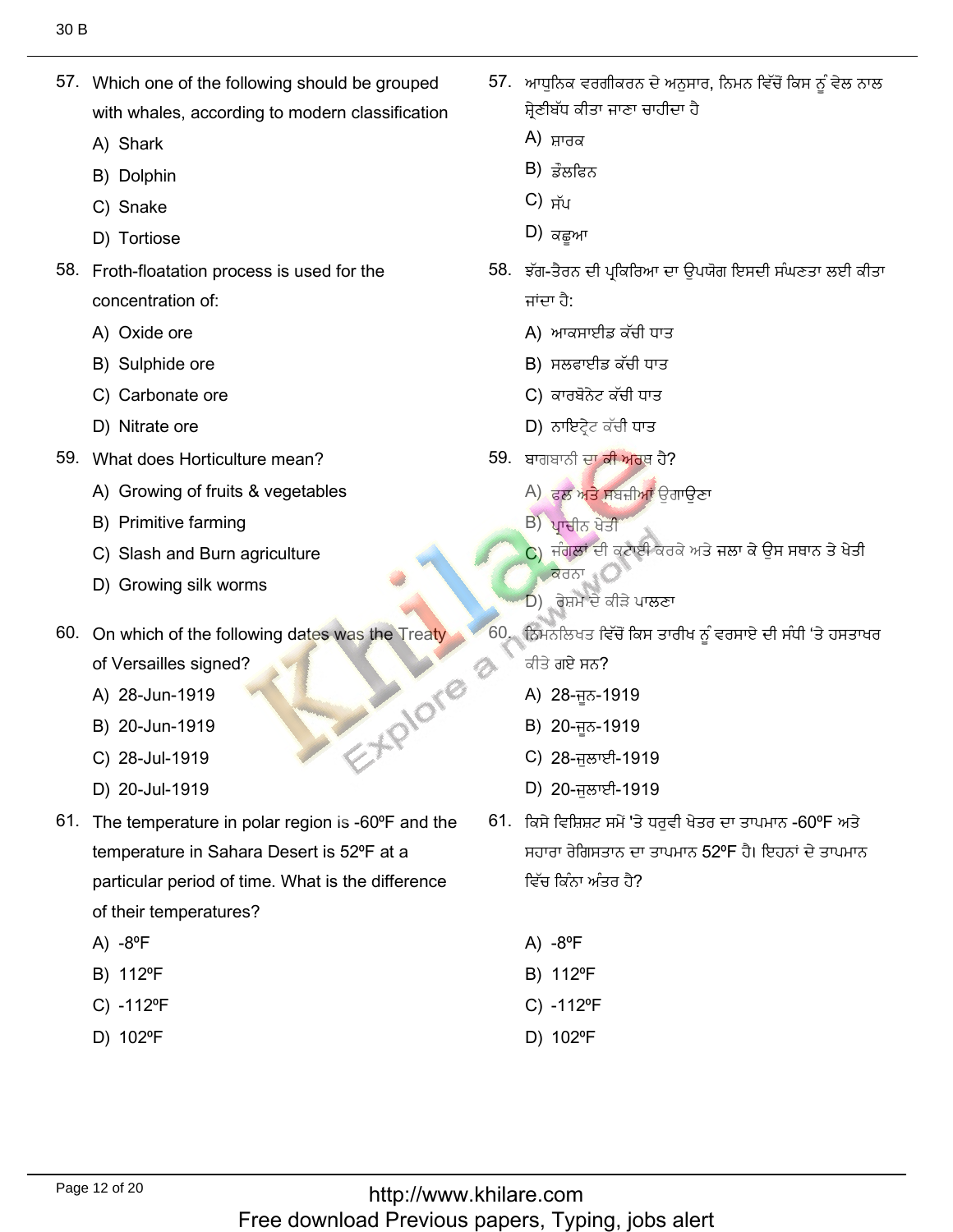- 62. Two right circular cylinders of equal volume have their radii in the ratio 2:3, what is the ratio of their heights?
	- A) 9:4
	- B) 1:9
	- $C) 3:1$
	- $D)$  1:3
- 63. The average salary per head of all the workers of an organization is Rs.450. The average salary of 12 workers is Rs.1, 500. The average salary per head of the rest is Rs.400. Find the total number of workers in the organization.
	- A) 200
	- B) 250
	- $C)$  300
	- D) 264
- 64. If the ratio of a to b and the ratio of x to v are both equal to 1/5, find the ratio of EXPIONB 8
	- $(a + x)$  to  $(b + y)$
	- A) 4/5
	- B) 1/10
	- $C) 1/4$
	- D) 1/5
- 65. The product of all integers from -134 to +135, ends not included, is closest to which number?
	- A)  $-3^{21}$
	- B) 321
	- $C)$  7<sup>21</sup>
	- D) 0
- 62. ਸਮਾਨ ਘਣਫਲ ਵਾਲੇ ਦੋ ਸਮ ਗੋਲਾਕਾਰ ਸਿਲੰਡਰਾਂ ਦੇ ਅਰਧ ਵਿਆਸਾਂ ਦਾ ਅਨੁਪਾਤ 2:3 ਹੈ, ਉਨ੍ਹਾਂ ਦੀਆਂ ਉਚਾਈਆਂ ਦਾ ਅਨੁਪਾਤ ਕਿੰਨਾ ਹੋਵੇਗਾ?
	- A) 9:4
	- B) 1:9
	- $C) 3:1$
	- $D) 1:3$
- 63. ਕਿਸੇ ਸੰਸਥਾ ਦੇ ਸਾਰੇ ਕਰਮਚਾਰੀਆਂ ਦੀ ਔਸਤ ਤਨਖਾਹ 450 ਰੂ. ਪ੍ਰਤੀ ਵਿਅਕਤੀ ਹੈ। 12 ਕਰਮਚਾਰੀਆਂ ਦੀ ਔਸਤ ਤਨਖਾਹ 1, 500 ਰ. ਹੈ। ਬਾਕੀ ਕਰਮਚਾਰੀਆਂ ਦੀ ਔਸਤ ਤਨਖਾਹ 400 ਰ. ਪਤੀ ਵਿਅਕਤੀ ਹੈ। ਪਤਾ ਕਰੋ ਕਿ ਸੰਸਥਾ ਵਿੱਚ ਕੁੱਲ ਕਿੰਨੇ ਕਰਮਚਾਰੀ ਹਨ।
	- A) 200
	- B) 250
	- $C)300$
	- D) 264
- 64. ਜੇਕਰ a ਤੇ b ਦਾ ਅਨਪਾਤ ਅਤੇ x ਤੇ y ਦਾ ਅਨਪਾਤ ਦੋਵੇਂ 1/5 ਦੇ ਬਰਾਬਰ ਹਨ, ਤਾਂ (a + x) ਤੇ (b + y) ਦਾ ਅਨੁਪਾਤ ਪਤਾ ਕਰੋ।
	- A) 4/5
	- B) 1/10
	- $C) 1/4$
	- D) 1/5
- 65. -134 ਤੋਂ +135 ਤਕ ਦੀਆਂ ਸਾਰੀਆਂ ਪੂਰਨ ਸੰਖਿਆਵਾਂ ਦਾ ਗਣਨਫਲ ਕਿਸ ਸੰਖਿਆ ਦੇ ਨਿਕਟਤਮ ਹੋਵੇਗਾ, ਜਿਸ ਵਿੱਚ ਪਹਿਲੀ ਅਤੇ ਅੰਤਿਮ ਸੰਖਿਆ ਸਾਮਿਲ ਨਹੀਂ ਹੈ?
	- A)  $-3^{21}$
	- B) 3<sup>21</sup>
	- $C)$  7<sup>21</sup>
	- $D) 0$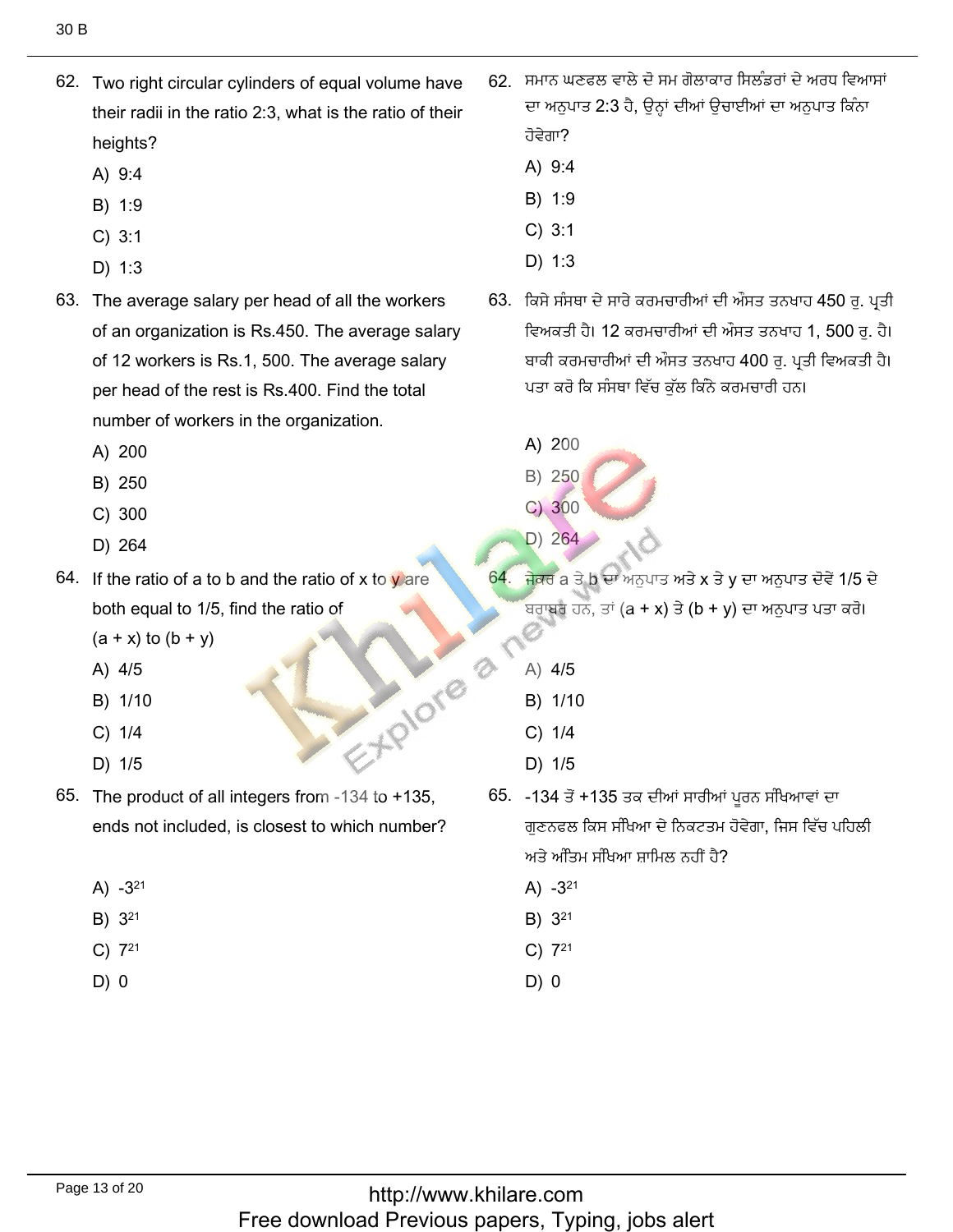- 66. 2y862 is a five digit numeral divisible by 9. Which of the following numbers can replace y?
	- $A) 6$
	- $B) 0$
	- $C)$  1
	- $D)$  7
- 67. Find the sum  $(3.454545 + 2.515151 + 1.060606) = ?$ 
	- A) 8.020202
	- B) 7.919191
	- C) 7.030302
	- D) 7.121212
- 68. A man spends 88% of his income and saves Rs.6, 000. What is his income (in Rs.)?
	- A) Rs.20, 000
	- B) Rs.60, 000
	- C) Rs.50, 000
	- D) Rs.25, 000
- 69. A man sells two bikes for Rs.30, 000 each, neither losing nor gaining in the deal. If he sold one bike at a gain of 25%, the other is sold at what percent of loss?
	- A) 15%
	- B) 25%
	- C) 16 2/3%
	- D) 26 2/3%
- 70. If a person travels two equal distances at 20kmph and 30kmph respectively, what is his average speed?
	- A) 24
	- B) 25
	- $C)$  22
	- D) 23
- 66. 2y862 ਇੱਕ ਪੰਜ ਅੰਕੀ ਸੰਖਿਆ ਹੈ ਜੋ ਕਿ 9 ਨਾਲ ਵੰਡਣਯੋਗ ਹੈ। ਨਿਮਨ ਵਿੱਚੋਂ ਕਿਹੜੀ ਸੰਖਿਆ y ਦਾ ਸਥਾਨ ਲੈ ਸਕਦੀ ਹੈ?
	- $A) 6$
	- $B) 0$
	- $C)$  1
	- $D)$  7
- 67. ਜੋੜ ਪਤਾ ਕਰੋ (3.454545 + 2.515151 + 1.060606) = ?
	- A) 8.020202
	- B) 7.919191
	- C) 7.030302
	- D) 7.121212
- 68. ਇੱਕ ਵਿਅਕਤੀ ਆਪਣੀ ਆਮਦਨ ਦਾ 88% ਹਿੱਸਾ ਖਰਚ ਕਰਦਾ ਹੈ ਅਤੇ 6, 00<mark>0 ਰੂ. ਦੀ</mark> ਬੱਚਤ ਕਰਦਾ ਹੈ। ਉਸਦੀ ਆਮਦਨ (ਰੂ. ਵਿੱਚ) ਕਿੰਨੀ ਹੈ?
	- A) 20, 000 ਰ.
	- B) 60, 000 ਰ<sup>2</sup>
	- C) 50, 000  $\overline{d}$ .
	- D) 25, 000 ਰੁ.
- 69. ਇੱਕ ਵਿਅਕਤੀ ਕੋਲ ਦੋ ਮੋਟਰ ਸਾਈਕਲਾਂ ਹਨ ਅਤੇ ਉਹ ਨਾ ਲਾਭ ਅਤੇ ਨਾ ਹਾਨੀ ਦੇ ਸੌਦੇ ਨਾਲ ਹਰੇਕ ਨੂੰ 30, 000 ਰੂ. ਵਿੱਚ ਵੇਚਦਾ ਹੈ। ਜੇਕਰ ਉਸਨੇ ਇੱਕ ਮੋਟਰ ਸਾਈਕਲ ਨੂੰ 25% ਲਾਭ 'ਤੇ ਵੇਚਿਆ, ਤਾਂ ਦੱਸੋ ਕਿ ਉਸਨੇ ਦੂਜੀ ਮੋਟਰ ਸਾਈਕਲ ਨੂੰ ਕਿੰਨੇ ਪ੍ਰਤੀਸ਼ਤ ਹਾਨੀ 'ਤੇ ਵੇਚਿਆ?
	- A) 15%
	- B) 25%
	- C)  $162/3%$
	- D) 26 2/3%
- 70. ਜੇਕਰ ਕੋਈ ਵਿਅਕਤੀ ਦੋ ਸਮਾਨ ਦੁਰੀਆਂ ਦੀ ਯਾਤਰਾ ਕ੍ਰਮ ਅਨੁਸਾਰ 20 ਕਿ.ਮੀ ਪ੍ਰਤੀ ਘੰਟਾ ਅਤੇ 30 ਕਿ.ਮੀ ਪ੍ਰਤੀ ਘੰਟਾ ਦੀ ਗਤੀ ਨਾਲ ਤੈਅ ਕਰਦਾ ਹੈ, ਤਾਂ ਉਸਦੀ ਔਸਤ ਗਤੀ ਕਿੰਨੀ ਹੈ?
	- A) 24
	- B) 25
	- $C)$  22
	- D) 23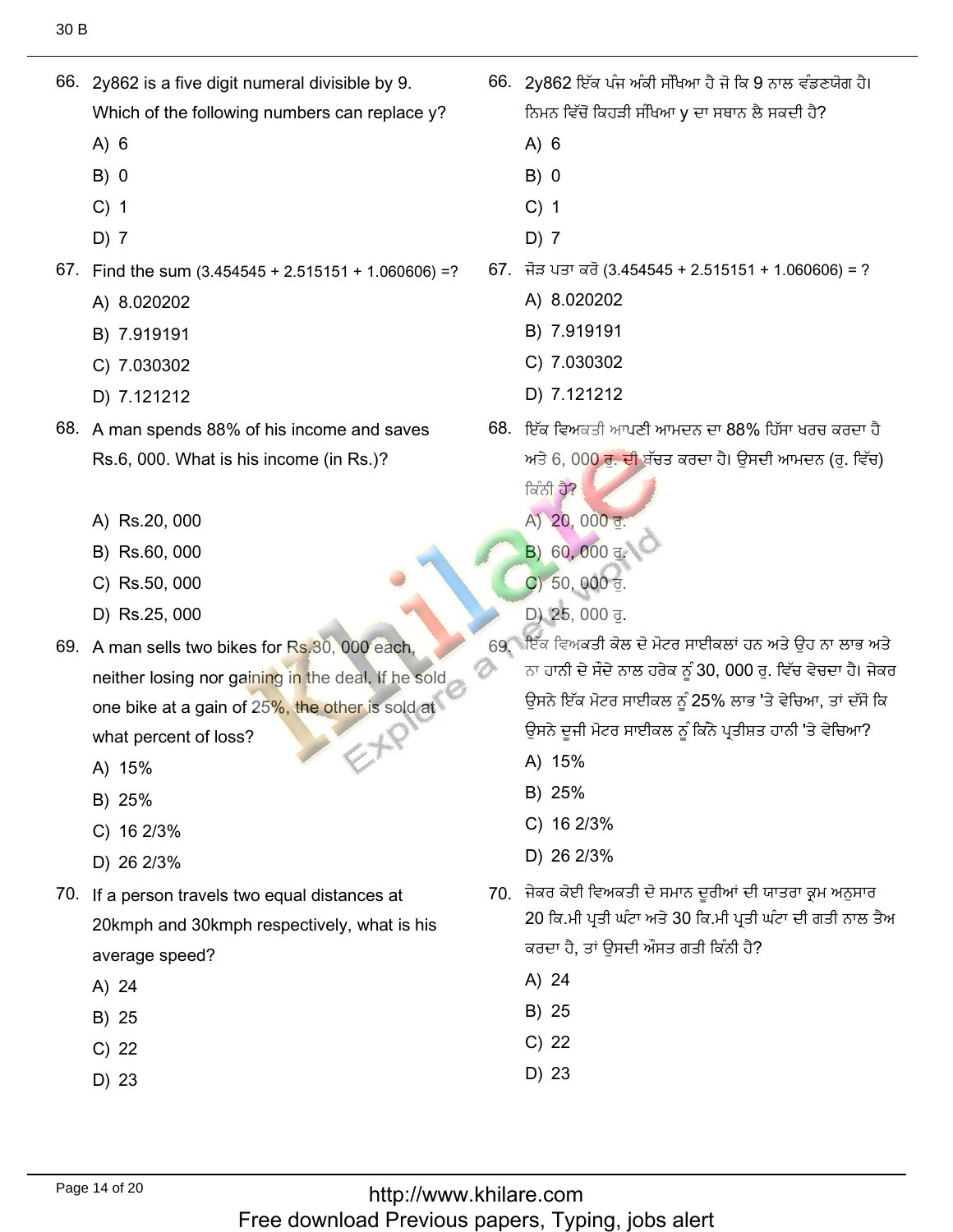71. Fill in the blanks with correct option: 76. Choose the antonym of the question word:  $71.$  Fill in the blanks with correct option: 76. Choose the antonym of the question word: Prove Can you tur<br>A) the Prove<br>A) Improve<br>B) Unprove A) the<br>B) a  $B) a$ B) a<br>C) an B) Unprove<br>C) Disprove C) Disprove<br>D) Misprove D) no article 72. Fill in the blanks with correct option: 77. Fill in the blanks with correct option: Unless he inv<br>A) need not The car broke down while we \_\_\_\_\_\_\_\_ to Mysore. Mysore.<br>A) have been going<br>B) has gone A) need not<br>B) should B) should<br>C) mav B) has gone<br>C) were <mark>on the</mark> way<br>D) are going  $C)$  may B) has gone D) must D) are going 73. Fill in the blanks with correct option: 78. Fill in the blanks with correct option: You should practice until you \_\_\_\_\_\_\_\_ The garbage truck \_<br>A) didn't came regularly. perfection.<br>A) gained A) didn't came<br>B) doesn't come A) gained A) gained<br>B) will be gaining<br>C) gain B) doesn't come B) doesn't come<br>C) doesn't comes doesn't comes<br>didn't comes C) gain<br>
79. Should gain  $C)$  gain 74. Fill in the blanks with correct option: Fill in the blanks with correct option: **Whenever the sheet** 79. Fill in the blanks with correct option: Whenever she was in the company of h You \_\_\_\_\_\_\_\_\_\_\_ board a moving bus, it is she behaved as if sl<br>A) didn't know dangerous and foi<br>A) might not A) didn't know<br>B) doesn't know A) might not<br>B) must not B) doesn't know<br>C) hadn't known B) must not<br>C) mav not C) hadn't known C) may not<br>D) will not won't be knowing 75. Find the synonym of the question word: 80. Fill in the blanks with correct option: Gentle<br>A) Soft I like \_\_\_\_ volleyball. I<br>A) no article, an Gentle A) Soft<br>B) Violent A) no article, a<br>B) a. the B) Violent<br>C) Cowardly<br>D) Rash  $B)$  a, the B) a, the<br>C) the, the<br>D) a. an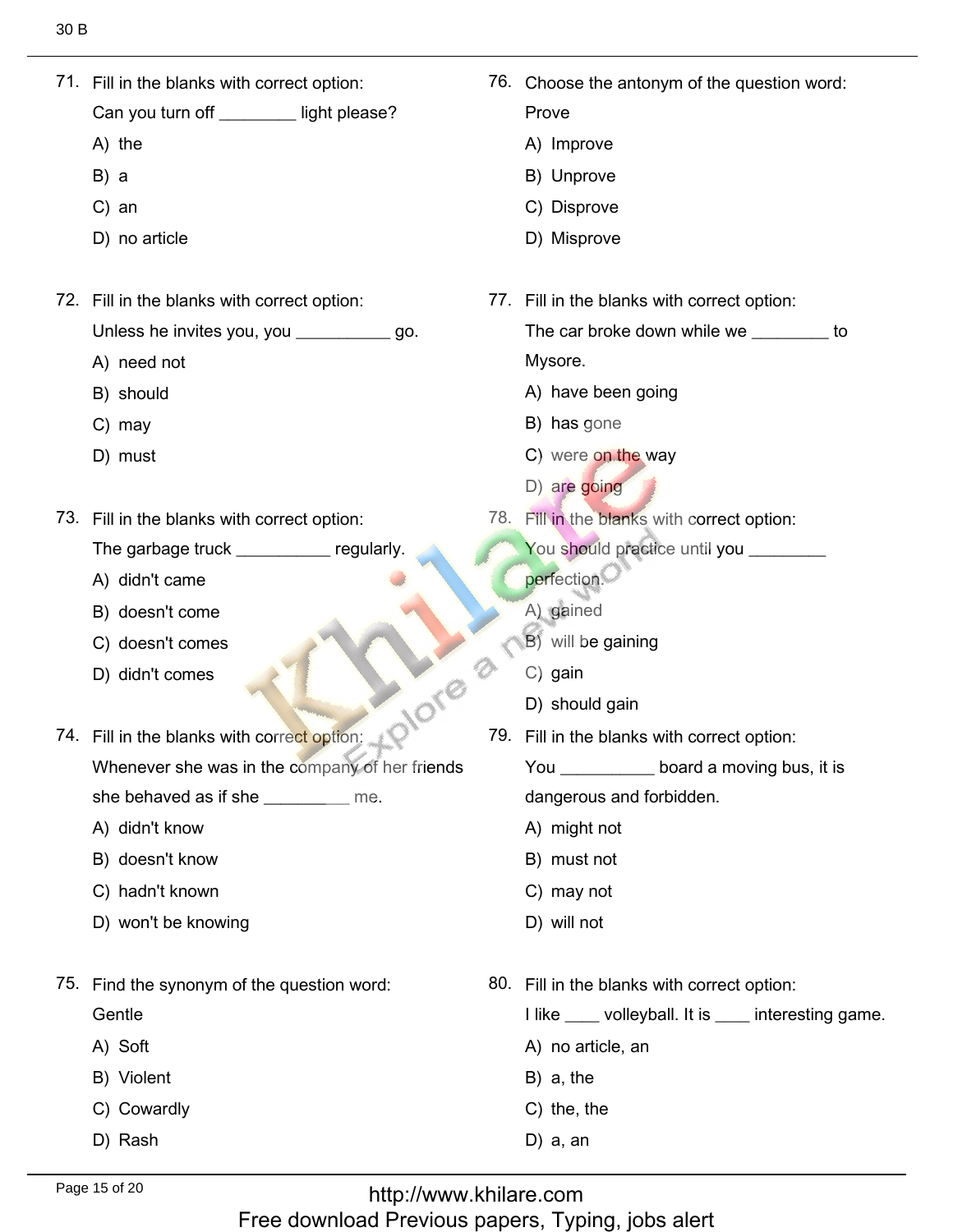81. Fill in the blanks with correct option:

We have to keep bad people

- A) at an equal rate
- B) blaze a trail
- C) at arm's length
- D) at any rate
- 82. Identify the plural form of the given word: **Breakfast** 
	- A) Breakfastes
	- B) Breakfastess
	- C) Breakfasts
	- D) Breakfastss
- 83. Fill in the blanks with correct option:
	- In this age of information revolution, it is easy to
		- the latest developments.
	- A) see eye to eye on
	- B) keep abreast of
	- C) abide by
	- D) be hand in hand with
- EXPIONE 84. Identify the plural form of the given word:

Lioness

- A) Lionex
- B) Lionesses
- C) Lionessos
- D) Lionessus
- 85. Identify the plural form of the given word: Brother-in-law
	- A) Brother-in-laws
	- B) Brothers-ins-laws
	- C) Brothers-in-law
	- D) Brothers-in-laws
- 86. ਕਿਰਿਆ ਦੇ ਜਿਸ ਰਪ ਤੋਂ ਪਤਾ ਚਲੇ ਕਿ ਕੰਮ ਆਉਣ ਵਾਲੇ ਸਮੇਂ ਵਿੱਚ ਕਿਸੇ ਸ਼ਰਤ ਤੇ ਹੋਵੇਗਾ ਉਹ-
	- A) ਸ਼ਰਤੀ ਭਵਿੱਖ ਕਾਲ ਹੈ।
	- B) ਪੂਰਨ ਭਵਿੱਖ ਕਾਲ ਹੈ।
	- C) ਚਾਲ਼ ਭਵਿੱਖ ਕਾਲ ਹੈ।
	- D) ਅਨਿਸ਼ਚਿਤ ਭਵਿੱਖ ਕਾਲ ਹੈ।
- 87. "ਉਸ ਨੇ ਰੋਟੀ ਖਾਧੀ।" ਕਿਹੜਾ ਕਾਲ ਹੈ?
	- $\phi$ ) ਸਧਾਰਨ ਜਾਂ ਅਨਿਸ਼ਚਿਤ ਭਤਕਾਲ
	- B) ਚਾਲੂ ਭੂਤਕਾਲ
	- C) ਪੁਰਨ ਭੂਤਕਾਲ
	- D) ਪੁਰਨ ਚਾਲੂ ਭੂਤਕਾਲ
- 88. ਸ਼ੁੱਧ ਮੁਹਾਵਰਾ ਚੁਣੋ-
	- A) ਹੱਥ ਵੇਖਣੇ
	- B) ਹੱਥ ਅੱਡਣੇ
	- C) ਹੱਥ ਲਾੳਣੇ D) ਹੱਥ ਸੰਘਣਾਂ
- **CASH AND CARE** ਨਿਸ਼ਚੇ ਵਾਚਕ ਵਿਸ਼ੇਸ਼ਣ ਦਸੋ-
	-
	- B) ਕਿਸ ਨੂੰ
	- C) ਮੈਂ
	- D) ਇਹ
	- 90. ਜਿਸ ਵਾਕ ਵਿੱਚ ਪ੍ਰਧਾਨ ੳਪਵਾਕ, ਅਧੀਨ ੳਪਵਾਕ ਅਤੇ ਸਮਾਨ ੳਪਵਾਕ ਹੋਣ ੳਹ-
		- A) ਸਧਾਰਨ ਵਾਕ ਹੰਦਾ ਹੈ।
		- B) ਸੰਯਕਤ ਵਾਕ ਹੰਦਾ ਹੈ।
		- C) ਮਿਸ਼ਰਤ ਵਾਕ ਹੁੰਦਾ ਹੈ।
		- D) ਗੰਝਲਦਾਰ ਵਾਕ ਹੰਦਾ ਹੈ।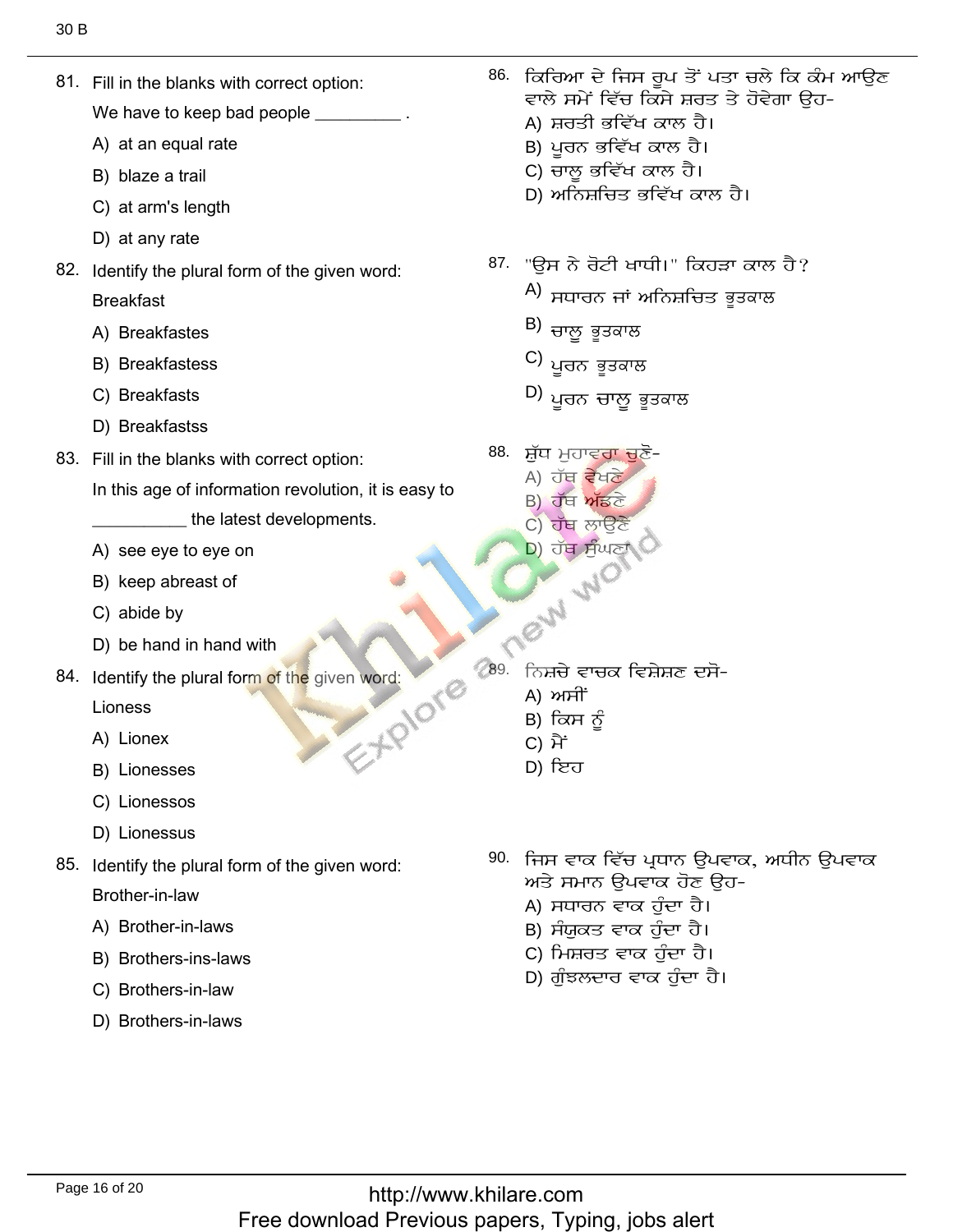- 91. /ਅ/ ਨਾਲ-
	- A) ਔਂਕੜ ਲਗਦੀ ਹੈ।
	- B) ਕੰਨਾ ਲਗਦਾ ਹੈ।
	- C) ਸਿਹਾਰੀ ਲਗਦੀ ਹੈ।
	- D) ਬਿਹਾਰੀ ਲਗਦੀ ਹੈ।
- 92. "ਤਸੀਂ ਆਪ ਘਰ ਜਾਓ" ਵਿੱਚ "ਆਪ" ਨਾਂਵ ਦੀ ਕਿਹੜੀ ੳਦਾਹਰਨ ਹੈ?
	- A) ਸੰਬੰਧ ਵਾਚਕ
	- B) ਨਿੱਜ ਵਾਚਕ
	- C) ਨਿਸ਼ਚੇ ਵਾਚਕ
	- $D$ ) ਪੁਰਖ ਵਾਚਕ
- 93. ਜਿਹੜੇ ਸ਼ਬਦ ਜੀਵਾਂ ਜਾਂ ਵਸਤਾਂ ਦੇ ਸਮੂਹ, ਇੱਕਠ ਲਈ ਵਰਤੇ ਜਾਂਦੇ ਹਨ ਉਹ-
	- A) ਜਾਤੀ ਵਾਚਕ ਨਾਂਵ ਹੁੰਦੇ ਹਨ।
	- B) ਭਾਵ ਵਾਚਕ ਨਾਂਵ ਹੁੰਦੇ ਹਨ।
	- C) ਇੱਕਠ ਵਾਚਕ ਨਾਂਵ ਹੁੰਦੇ ਹਨ।
	- D) ਨਿੱਜ ਵਾਚਕ ਨਾਂਵ ਹੁੰਦੇ ਹਨ।
- 94. ਟਿੱਪੀ-
	- A) "ਬਿਹਾਰੀ" ਨਾਲ ਲਗਦੀ ਹੈ।
	- B) "ਲਾਂ" ਨਾਲ ਲਗਦੀ ਹੈ।
	- C) "ਕੰਨੇ" ਨਾਲ ਲਗਦੀ ਹੈ।
	- D) "ਔਂਕੜ" ਨਾਲ ਲਗਦੀ ਹੈ।
- 95. "ਅੱਖ ਮਾਰਨੀ" ਦਾ ਅਰਥ ਹੈ-
	- A) ਅਕਲ ਮਾਰੀ ਜਾਣੀ
	- B) ਇਸ਼ਾਰਾ ਕਰਨਾ
	- C) ਬਦਨੀਤ ਹੋਣਾ
	- D) ਪਿਆਰ ਪੈ ਜਾਣਾ
- 96. ਮੁਹਾਵਰੇ ਵਿੱਚ ਪਰਿਵਰਤਿਤ ਹੁੰਦਾ ਹੈ-
	- A) ਲਿੰਗ, ਵਚਨ, ਪੁਰਖ,ਕਾਲ
	- B) ਕਿਰਿਆ ਦੀ ਧਾਤੂ
	- C) ਭਾਵ ਅਰਥ
	- D) ਕੋਈ ਵੀ ਠੀਕ ਨਹੀਂ
- 97. ਖੁਸ਼ੀ' ਨਾਂਵ ਦੀ ਕਿਹੜੀ ਉਦਾਹਰਨ ਹੈ?
	- A) ਜਾਤੀ ਵਾਚਕ ਨਾਂਵ
	- B) ਭਾਵ ਵਾਚਕ ਨਾਂਵ
	- C) ਵਸਤੁ ਵਾਚਕ
	- D) ਨਿੱਜ ਵਾਚਕ
- $98.$  ਵਿਸਮਿਕ
	- A) ਵਾਕ ਦੇ ਅੱਗੇ ਆਉਂਦੇ ਹਨ।
	- B) ਵਾਕ ਦੇ ਪਿੱਛੇ ਆਉਂਦੇ ਹਨ।
	- C) ਵਾਕ ਦੇ ਵਿੱਚ ਆਉਂਦੇ ਹਨ।
	- D) ਕੋਈ ਵੀ ਠਕਿ ਨਹੀਂ।
- 99. ਜਿਹੜੇ ਸ਼ਬਦ ਸਰਵਨਾਂਵ ਵੀ ਹੋਣ ਅਤੇ ਯੋਜਕ ਵਾਂਗ ਵਾਕਾਂ ਨੂੰ ਜੋੜਨ ਦਾ ਕੰਮ ਵੀ ਕਰਨ ਉਹ
	- A) ਸੰਬੰਧ ਵਾਚਕ ਸਰਵਨਾਂਵ ਹਨ।
	- B) ਨਿੱਜਵਾਚਕ ਸਰਵਨਾਂਵ ਹਨ।
	- C) ਪੁਰਖ ਵਾਚਕ ਸਰਵਨਾਂਵ ਹਨ।
	- D) ਪ੍ਰਸ਼ਨ ਵਾਚਕ ਸਰਵਨਾਂਵ ਹਨ।
- 100 ਪਰਿਮਾਣ ਵਾਚਕ ਵਿਸ਼ੇਸ਼ਣ ਕਿੰਨੇ ਪ੍ਰਕਾਰ ਦੇ ਹਨ?
	- $A)$  2
	- $B)$  3  $C)$  4

 $D)$  5

Explore a new world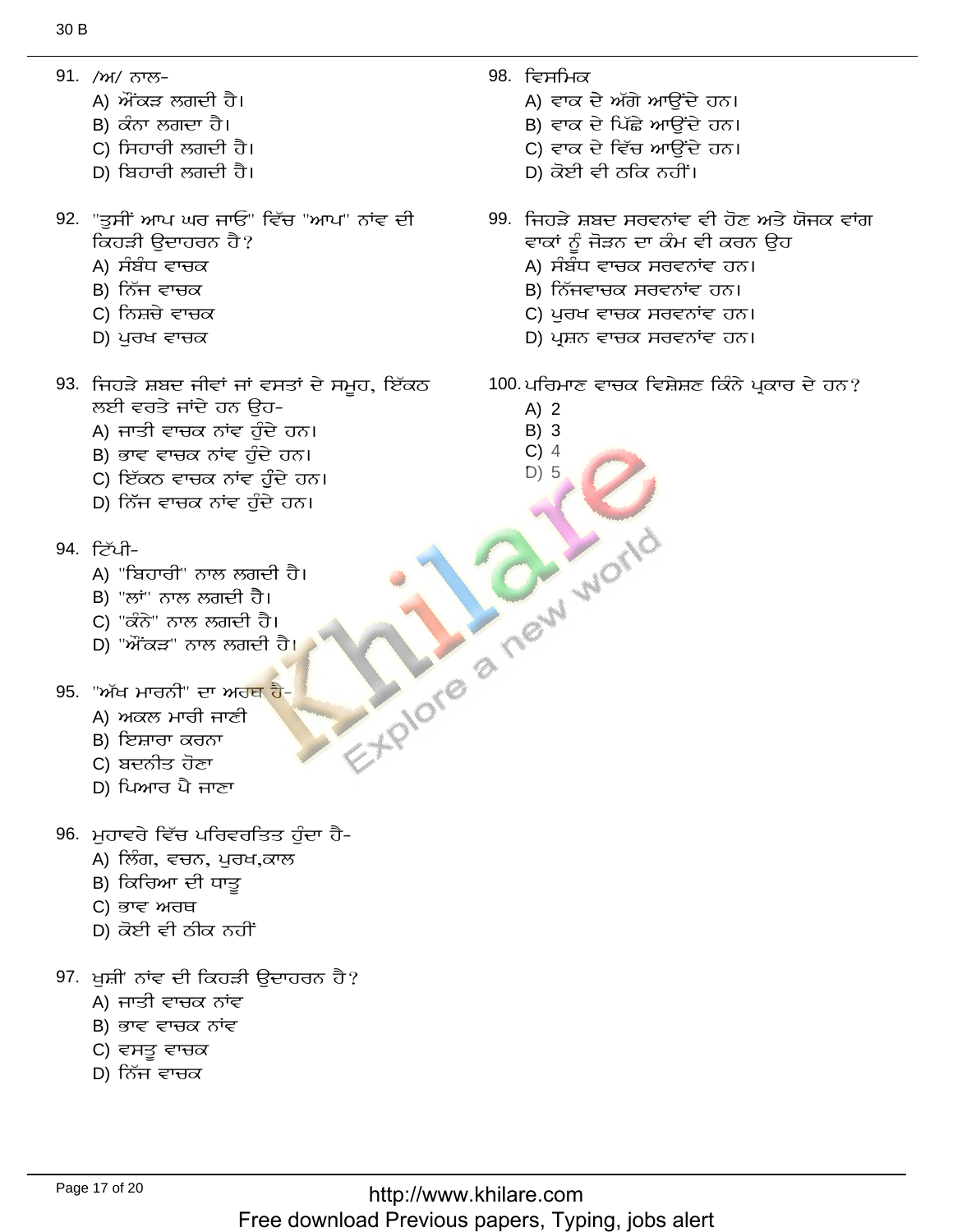**Space for Rough Work**

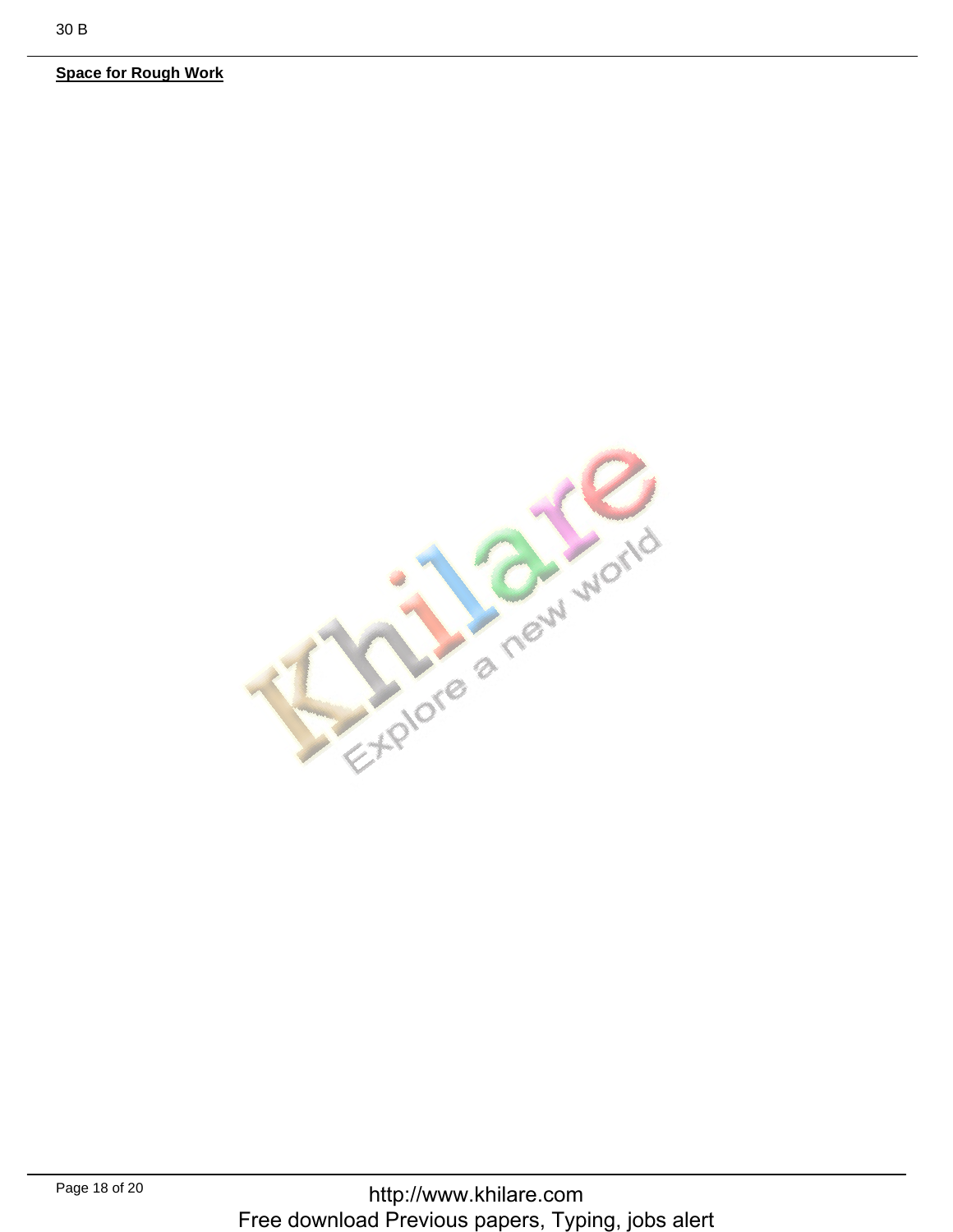**Space for Rough Work:**